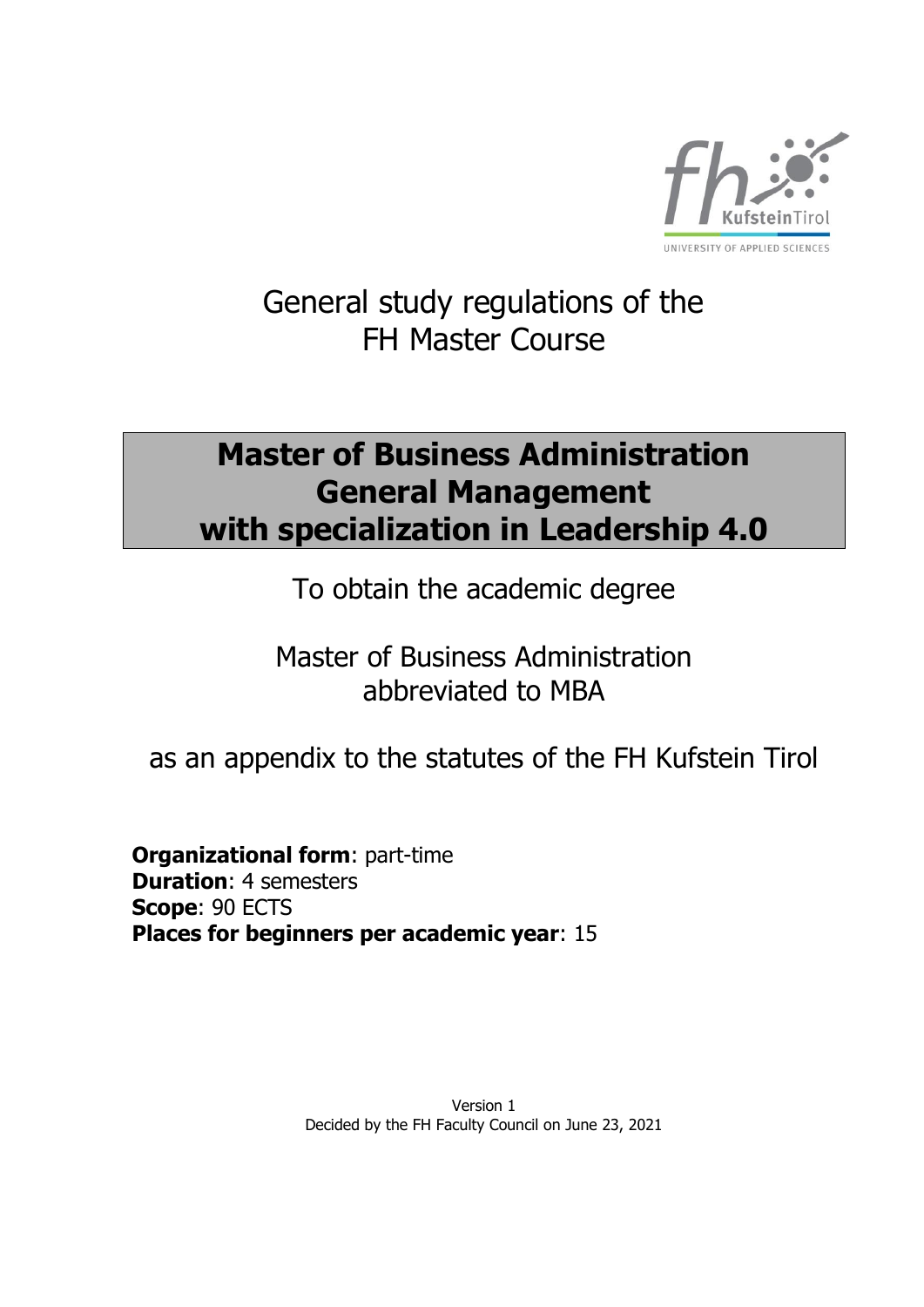

# **Content**

| 1.1  |  |
|------|--|
|      |  |
|      |  |
| 2.1  |  |
|      |  |
| 2.3  |  |
| 2.4. |  |
|      |  |
|      |  |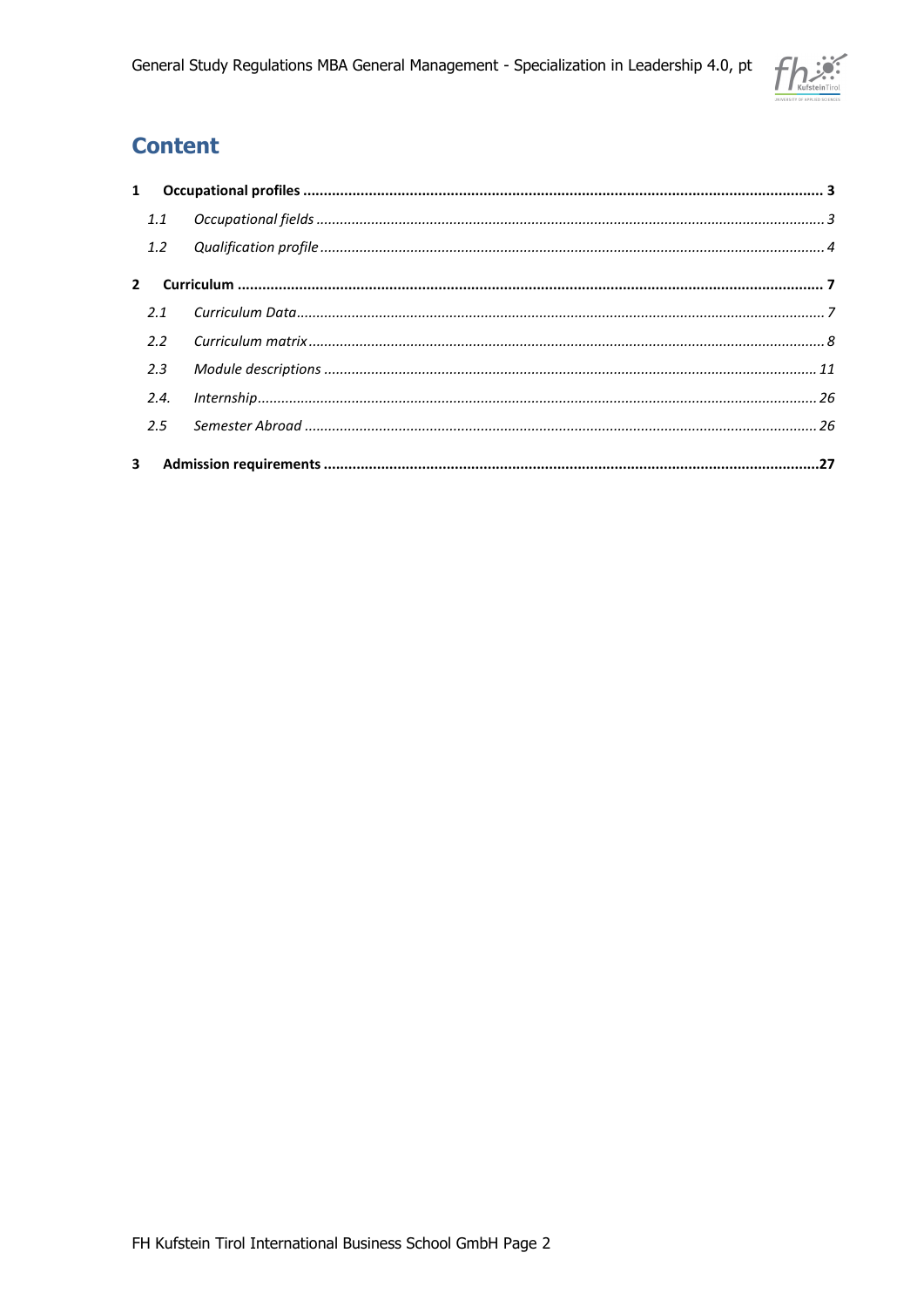

# <span id="page-2-0"></span>**1 OCCUPATIONAL PROFILES**

## <span id="page-2-1"></span>**1.1 Occupational fields**

The MBA General Management with specializations is aimed at future managers or managers already in positions of responsibility in the industries and areas offered.

Graduates with a focus on Marketing 4.0 also qualify for a leadership and management position with a specialization in the field of marketing. This can be at agency level, as Creative Director, or at corporate level e.g. Head of Marketing, or Brand Management with leadership responsibility.

The interdisciplinary and generalist basic business training results in fields of activity for all industries in the leadership area of general management (including personnel management, quality management, controlling, marketing and financial management, employee leadership, etc.). Thus, the assumption of these functions as a field of activity remains identical for all majors and is equipped with the specifics and impact relationships of the respective industry and specialty through the specialization modules.

The MBA General Management program is aimed on the one hand at people who have already reached a higher professional level in the course of their career development and wish to consolidate the necessary management knowledge here, and on the other hand at those who wish to further develop their professional career and aim for the next stage in their career. Importantly, the **MBA General Management** focuses on the target group of managers and enables them to perform the corresponding tasks.

The professional fields of activity differ here, particularly in the function related to career development and not necessarily in the industry.

### • **Middle Management/ Director**

- **■** HR Manager
- Head of Corporate Finance
- Marketing Manager
- Ouality Manager/Project Manager
- **Business Development Manager**
- Sales Manager

### • **Management / Management C-Level**

- in different industries according to the respective professional qualifications and previous experience
- COO (Chief Operating Officer)
- CFO (Chief Financial Officer)
- CMO (Chief Marketing Officer)
- CCO (Chief Compliance Officer)

A differentiated description with the presentation of the tasks in connection with the skills is illustrated under 1.2.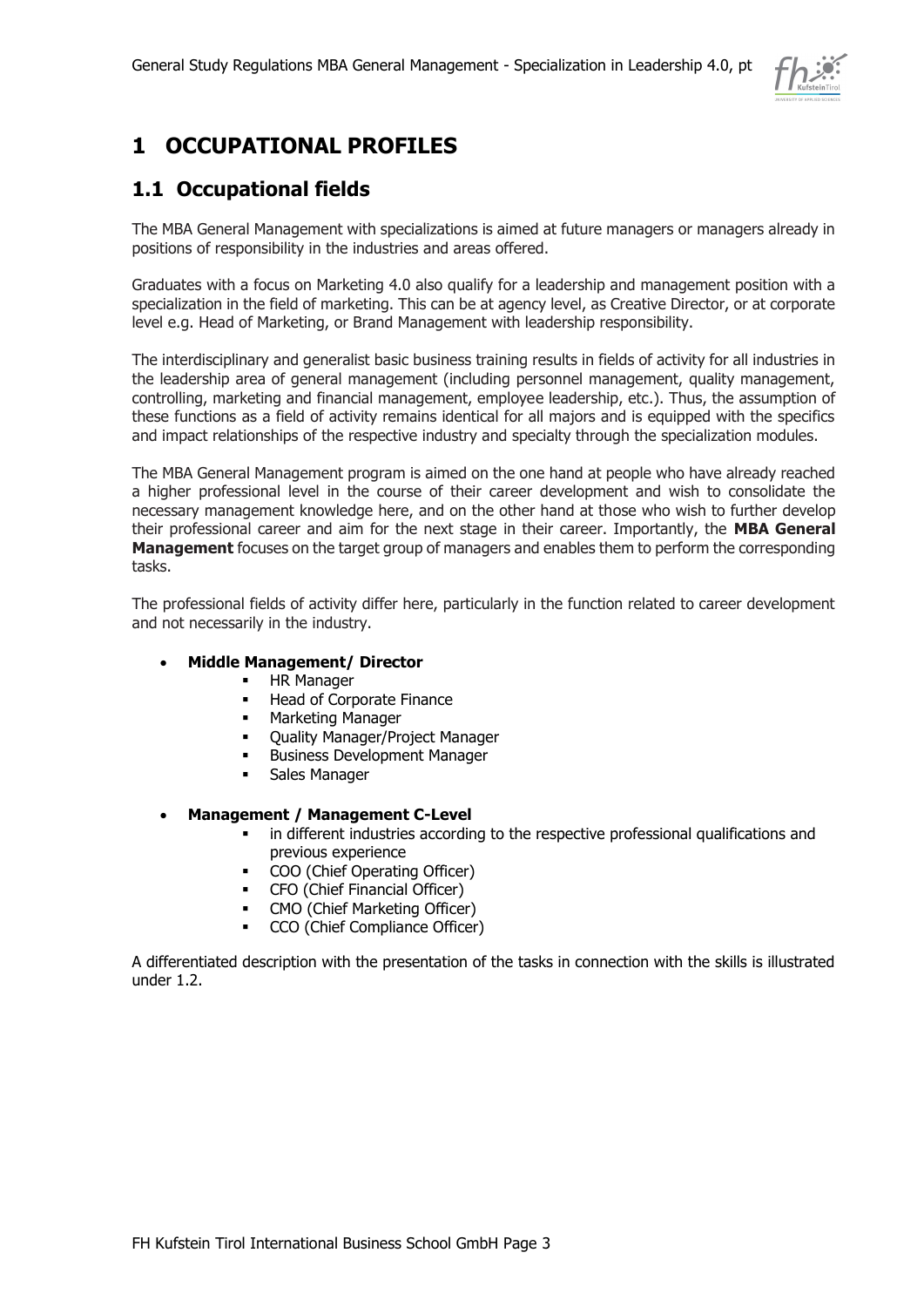

## <span id="page-3-0"></span>**1.2 Qualification profile**

The qualification aims and learning outcomes of the Master degree program Business Management correspond both to the academic and professional requirements of the NQR 7 and to *ISCED level 0413<sup>1</sup>* (International Standard Classification of Education). The contents conveyed qualify the graduates for the professional fields of activity mentioned in the previous chapters.

The profile of the course aims at management skills and leadership qualifications. To this end, the focus is on business skills (academic, professional skills) such as financing, investment and controlling, strategic management, but also the importance of human resource management. In addition, aspects of change management, personality development and innovation management such as interface skills (combination of technical with personal and social skills) are successively incorporated into the qualification profile.

The qualification profile therefore aims at the technical, economic, personnel and organizational responsibility, monitoring and further development of companies or organizations or organizational units and their offers.

The following table compares a selection of qualifications with the respective fields of activity. Regardless of the respective specialization, the professional field of activity is listed on a meta-level and the respective competence description is described in a management context.

| <b>Occupational field</b><br>of activity | <b>Task</b>                                                                                                                                                                                                                                                                                                                                                                                                                                                           | <b>Skill</b><br><b>Description</b>                                                                                                                                                                                                                                                                                                                                                                                                                                                                                                                                                                                                                          | <b>Skills</b><br>allocation                            |
|------------------------------------------|-----------------------------------------------------------------------------------------------------------------------------------------------------------------------------------------------------------------------------------------------------------------------------------------------------------------------------------------------------------------------------------------------------------------------------------------------------------------------|-------------------------------------------------------------------------------------------------------------------------------------------------------------------------------------------------------------------------------------------------------------------------------------------------------------------------------------------------------------------------------------------------------------------------------------------------------------------------------------------------------------------------------------------------------------------------------------------------------------------------------------------------------------|--------------------------------------------------------|
| Head<br>οf<br>personnel<br>management    | of<br>Management<br>the<br>of<br>department<br>in<br>terms<br>personnel,<br>economic<br>and<br>technical<br>aspects, ensuring<br>responsible<br>for<br>quality,<br>personnel search and selection,<br>personnel management as well<br>as development and systematic<br>support of executives and<br>advice on personnel recruiting,<br>branding, payroll<br>employer<br>accounting, salary policy and<br>management issues, as well as<br>organizational development. | the<br>Know<br>connections<br>between personnel work and<br>strategic<br>corporate<br>development and can apply<br>appropriate concepts here.<br>Can apply aspects of work,<br>business and organizational<br>psychology to leadership and<br>implement them in sub-<br>diversity,<br>areas: e.g.<br>in<br>particular the profile mix of<br>employees,<br>organizational<br>culture,<br>fluctuation,<br>occupational<br>health<br>and<br>safety. Know the goals and<br>subject areas of personnel<br>monitoring. know the co-<br>determination<br>and<br>participation rights of the<br>works council, MAV and their<br>influence on concepts and<br>tools. | professional-<br>academic<br>personal<br>and<br>social |
| Head of Monitoring                       | Commercial management of<br>the<br>institution,<br>close<br>cooperation with the head<br>office, reporting, disciplinary<br>management of the<br>staff,<br>ongoing organizational<br>and<br>with<br>improvement<br>process<br>regard to monitoring tools, first<br>point of contact for financial<br>matters, negotiations with cost<br>unit                                                                                                                          | Master<br>strategic<br>and<br>operational monitoring. know<br>the reporting system and are<br>able to build one.<br>Management of projects for<br>business process<br>analysis<br>modeling,<br>and<br>e.g.<br>in.<br>connection with finance and<br>monitoring processes (fast<br>close, harmonization<br>and<br>of<br>improvement<br>internal<br>structures,<br>reporting<br>planning<br>budgeting,<br>and<br>$etc.$ ).                                                                                                                                                                                                                                    | professional-<br>academic                              |

<sup>1</sup> *0413 Management and administration Management and administration is the study of planning, directing and operating the functions and activities of organizations and institutions. Programs in management also including administration, economics, finance etc. are included here if emphasis is given to management and administration.*

-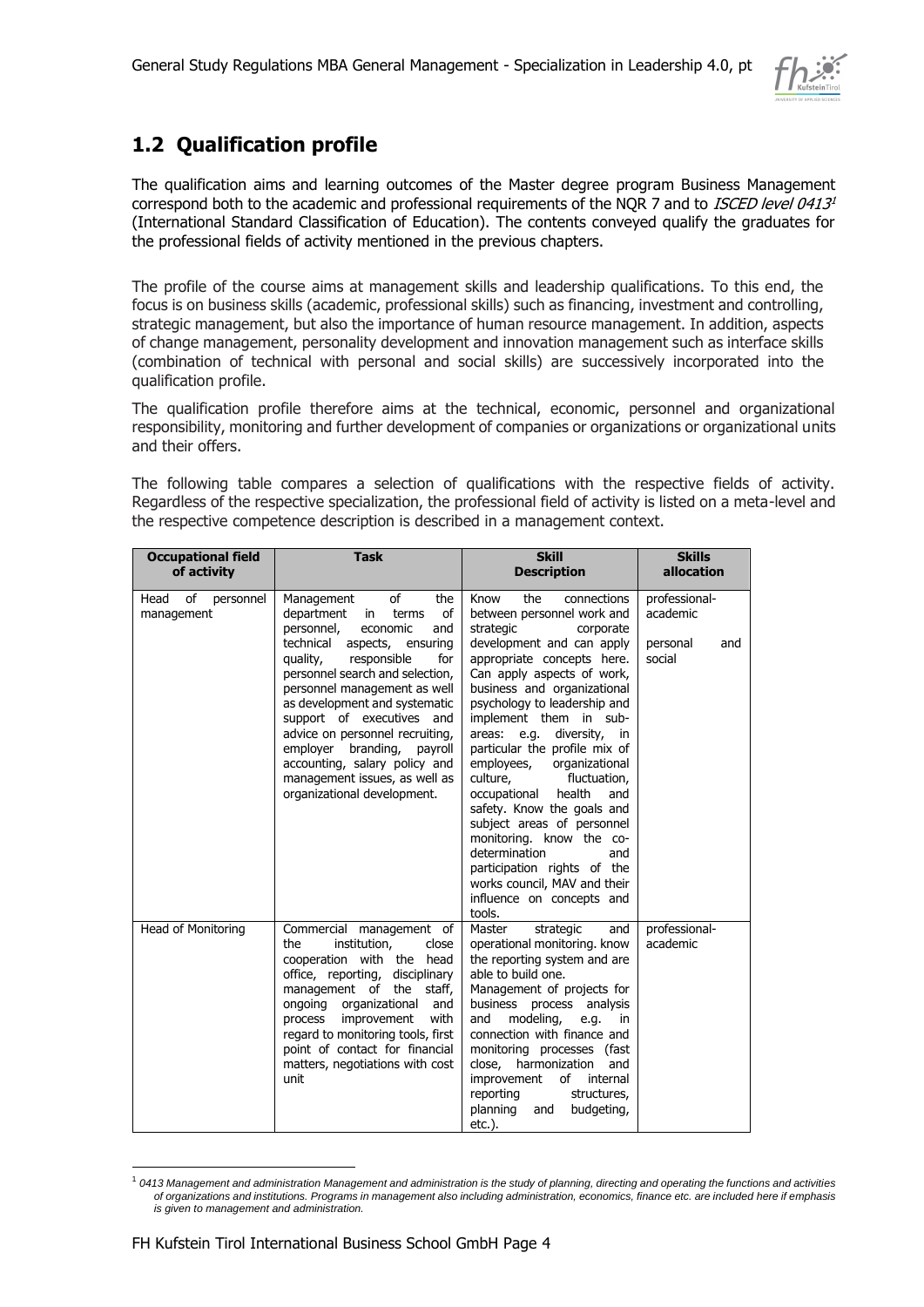

| Head of Marketing and<br>Sales      | Responsible for creating the<br>marketing<br>strategy<br>and<br>positioning the product range<br>and new developments on the<br>market,<br>defines product innovations<br>and works on strategic product<br>and marketing planning,<br>analyzes<br>the<br>competition,<br>innovations,<br>market<br>the<br>situation<br>and<br>market<br>development                                                                                                                                                                                                                                                                                                             | Masters the creation<br>of<br>strategies,<br>communication<br>and<br>negotiation skills, as well as<br>moderation techniques. They<br>are also familiar with the<br>tools of digital marketing and<br>can apply and use them. Are<br>familiar with the disciplinary<br>management of a team.                                                                                            | professional-<br>academic                              |
|-------------------------------------|------------------------------------------------------------------------------------------------------------------------------------------------------------------------------------------------------------------------------------------------------------------------------------------------------------------------------------------------------------------------------------------------------------------------------------------------------------------------------------------------------------------------------------------------------------------------------------------------------------------------------------------------------------------|-----------------------------------------------------------------------------------------------------------------------------------------------------------------------------------------------------------------------------------------------------------------------------------------------------------------------------------------------------------------------------------------|--------------------------------------------------------|
| Head<br>οf<br>Quality<br>Management | Preparation<br>and<br>documentation of all relevant<br>business processes.<br>Organization, execution and<br>documentation<br>of<br>internal<br>process and product audits,<br>development,<br>maintenance<br>and visualization of quality key<br>figures and their presentation<br>to management, leadership of<br>employees,<br>budget<br>responsibility, responsible for<br>quality management of a<br>company.<br>Monitoring<br>and<br>planning of QA measures.                                                                                                                                                                                              | Master the tools of quality<br>and process management.<br>Have knowledge in the field<br>of change management and<br>can lead employees. Mastery<br>of reporting tools is also<br>essential.                                                                                                                                                                                            | professional-<br>academic                              |
| Management                          | External representation of the<br>organization in discussions and<br>negotiations, management of<br>all<br>current<br>business<br>in<br>coordination<br>with<br>the<br>Presidium/Executive<br>Board,<br>cooperation<br>with<br>interest<br>partners, management<br>and<br>leadership of the organization<br>(including service law, labor<br>law and social law issues),<br>communication<br>interface<br>between the interest groups<br>(information and advice to<br>members, cost units, the public<br>affected<br>and<br>parties),<br>economic<br>management<br>(budget<br>and<br>financial<br>responsibility), coordination of<br>PR and marketing agendas  | Are familiar with various<br>management<br>styles<br>and<br>perform them in a manner<br>appropriate<br>to<br>their<br>personality and<br>situation<br>(role clarity), have skills in<br>budgeting and finance, have<br>specific communication skills<br>in networking and PR.                                                                                                           | professional-<br>academic<br>personal<br>and<br>social |
| Business development                | Recognize<br>trends<br>and<br>requirements of the industries.<br>Analysis of changes in the<br>economic market. Preparation<br>of forecasts for future trends<br>market developments.<br>and<br>Design of business strategies<br>and building strategic alliances,<br>Further<br>development<br>and<br>development of new business<br>areas and sales markets.<br>Preparation of business plans,<br>needs analyses and market<br>analyses,<br>development,<br>Further<br>new<br>development, optimization of<br>products,<br>reporting<br>and<br>monitoring<br>as<br>well<br>as<br>competitor<br>analysis,<br>communication<br>with<br>management and monitoring | Participants<br>master<br>communication<br>and<br>negotiation strategies. They<br>have the ability to analyze<br>situations and facts,<br>innovative<br>Creativity<br>and<br>ability.<br>Can independently<br>Identify<br>customer-specific<br>requirements<br>and<br>offer<br>solutions.<br>Can<br>produce<br>business<br>plans,<br>market<br>analyses<br>and<br>reporting<br>reports. | professional-<br>academic                              |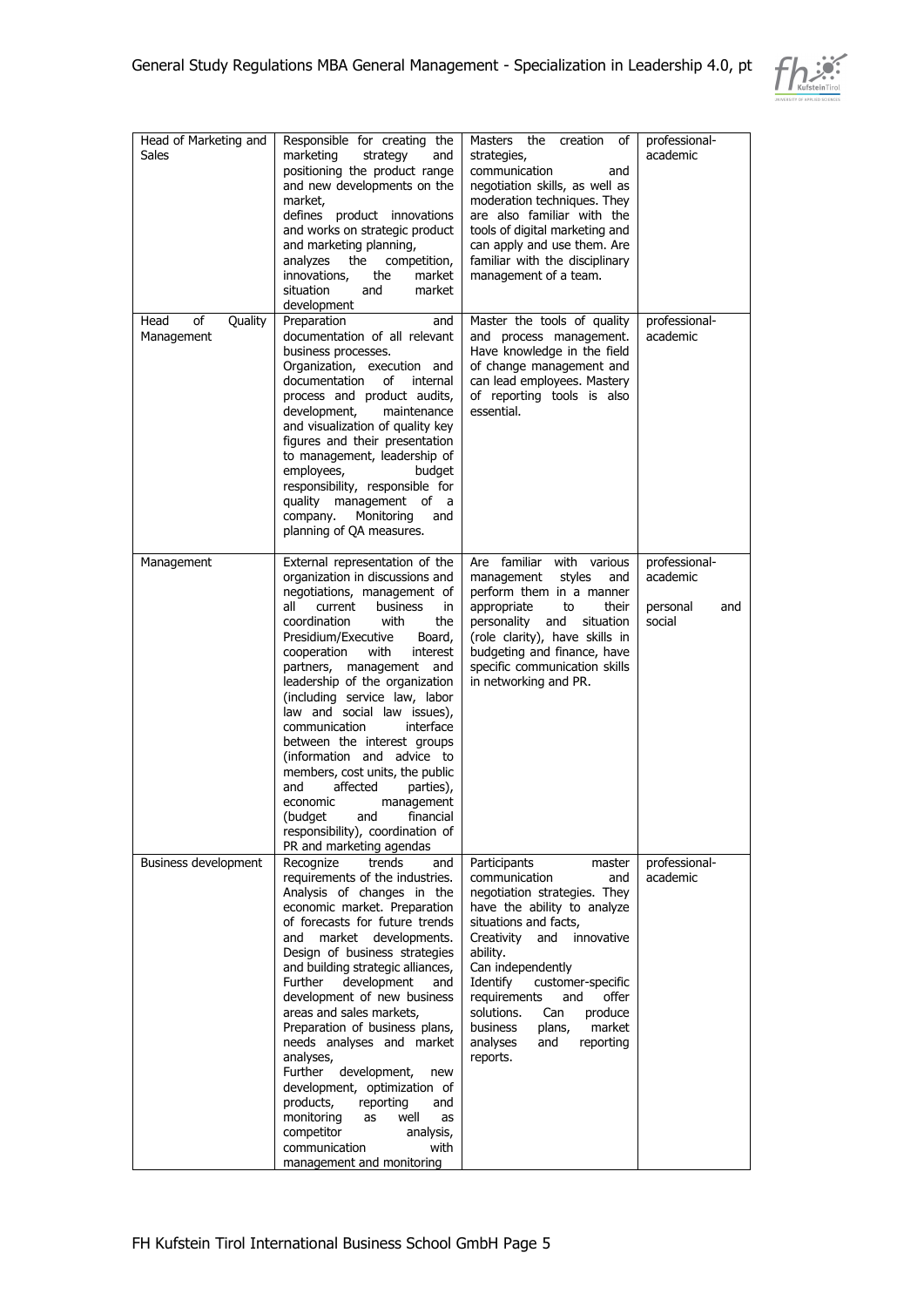

| of<br>Financial<br>Head<br>Management    | <b>Budget</b><br>finance,<br>and<br>commercial<br>management of<br>institution/department,<br>the<br>personnel<br>planning<br>and<br>management                                                                                          | Master<br>budgetary<br>management both in double-<br>entry bookkeeping and in<br>fiscal accounting. Analysis,<br>identification and conception<br>of optimization options in<br>financial<br>processes<br>(e.g.<br>and<br>closing<br>reporting,<br>purchase-to-pay,<br>order-to-<br>well<br>cash)<br>as<br>as<br>implementation of individual<br>topics. Securing<br>payment<br>transactions. | professional-<br>academic                              |
|------------------------------------------|------------------------------------------------------------------------------------------------------------------------------------------------------------------------------------------------------------------------------------------|-----------------------------------------------------------------------------------------------------------------------------------------------------------------------------------------------------------------------------------------------------------------------------------------------------------------------------------------------------------------------------------------------|--------------------------------------------------------|
| Self-employed<br>coach<br>and consultant | Advising<br>companies<br><b>on</b><br>positioning<br>and<br>strategy.<br>of<br>the<br>Analysis<br>business<br>situation<br>and<br>support<br>in.<br>optimization<br>options.<br>Reorganization,<br>business<br>development and coaching. | Can analyze and understand<br>the business situation from a<br>business management point<br>of view. Can formulate and<br>recommendations<br>present<br>for<br>strategies<br>and<br>optimizations. Know how to<br>the<br>drive<br>change<br>in<br>organization.<br>Know<br>techniques<br>counter<br>to<br>resistance<br>develop<br>and<br>organizations.                                      | professional-<br>academic<br>personal<br>and<br>social |
| Board level                              | Budget and finance, personnel<br>management and planning as<br>well<br>organization,<br>as<br>development of offers and<br>quality management, public<br>relations                                                                       | profound<br>Possess<br>legal<br>knowledge of the respective<br>subject area, master process<br>and quality management,<br>possess leadership skills. Can<br>build and assess networks.<br>Master the representation.                                                                                                                                                                          | professional-<br>academic                              |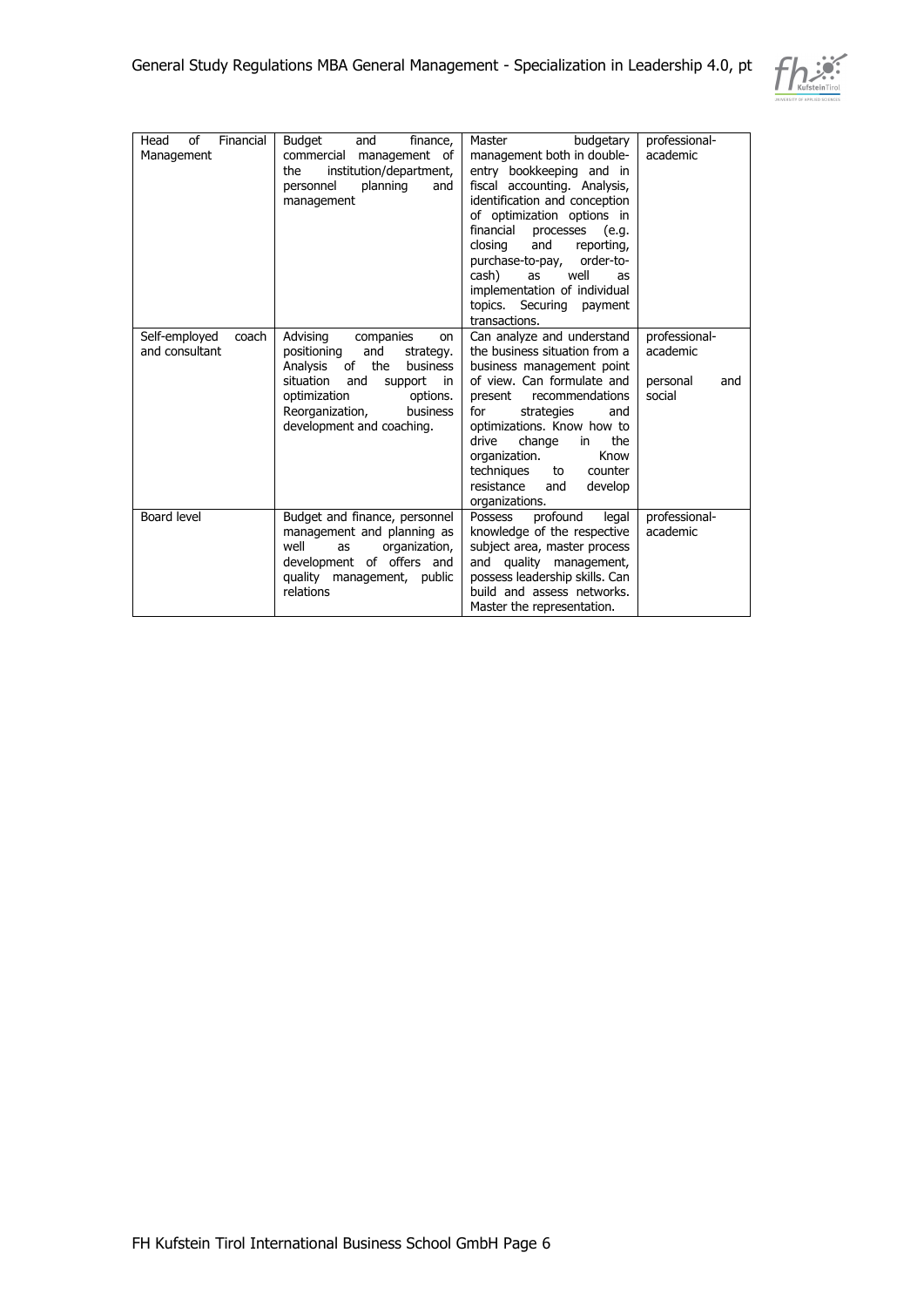

# <span id="page-6-0"></span>**2 CURRICULUM**

## <span id="page-6-1"></span>**2.1 Curriculum Data**

|                                                                                                                                                                | PT              | <b>Comment if applicable</b>               |
|----------------------------------------------------------------------------------------------------------------------------------------------------------------|-----------------|--------------------------------------------|
| <b>First</b><br>of<br>study<br>year<br>$(YYY/YY_{+1})$                                                                                                         | 2021/2022       |                                            |
| <b>Standard</b><br>duration<br>of<br>study<br>(number of semesters)                                                                                            | $\overline{4}$  |                                            |
| <b>WSH</b><br><b>Obligatory</b><br>(Total number for all sem.)                                                                                                 | 34.5            |                                            |
| <b>Course weeks per semester</b> (number of weeks)                                                                                                             | 15              |                                            |
| <b>Obligatory</b><br>hours<br>course<br>(Total for all sem.)                                                                                                   | 467.5           |                                            |
| <b>Obligatory</b><br><b>ECTS</b><br>(Total for all sem.)                                                                                                       | 90              |                                            |
| <b>WS</b><br>start<br>(Date, comm.: poss. CW)                                                                                                                  | <b>CW 40</b>    | According to the required<br>registrations |
| <b>WS</b><br>end<br>(Date, comm.: poss. CW)                                                                                                                    | CW <sub>5</sub> |                                            |
| SS<br>start<br>(Date, comm.: poss. CW)                                                                                                                         | <b>CW 11</b>    |                                            |
| <b>SS</b><br>end<br>(Date, comm.: poss. CW)                                                                                                                    | <b>CW 28</b>    |                                            |
| <b>WS weeks</b>                                                                                                                                                | 15              |                                            |
| <b>SS weeks</b>                                                                                                                                                | 15              |                                            |
| <b>Obligatory</b><br>abroad<br>semester<br>(semester specification)                                                                                            | No              |                                            |
| instruction<br>Language<br>of<br>(specify)                                                                                                                     | German          |                                            |
| <b>Internship</b><br>(semester information, duration in weeks per semester)                                                                                    | No              |                                            |
| Resulting from the merging of the degree programs or from the separation<br>from the degree program<br>(StgKz; to be specified only for merging or separation) |                 |                                            |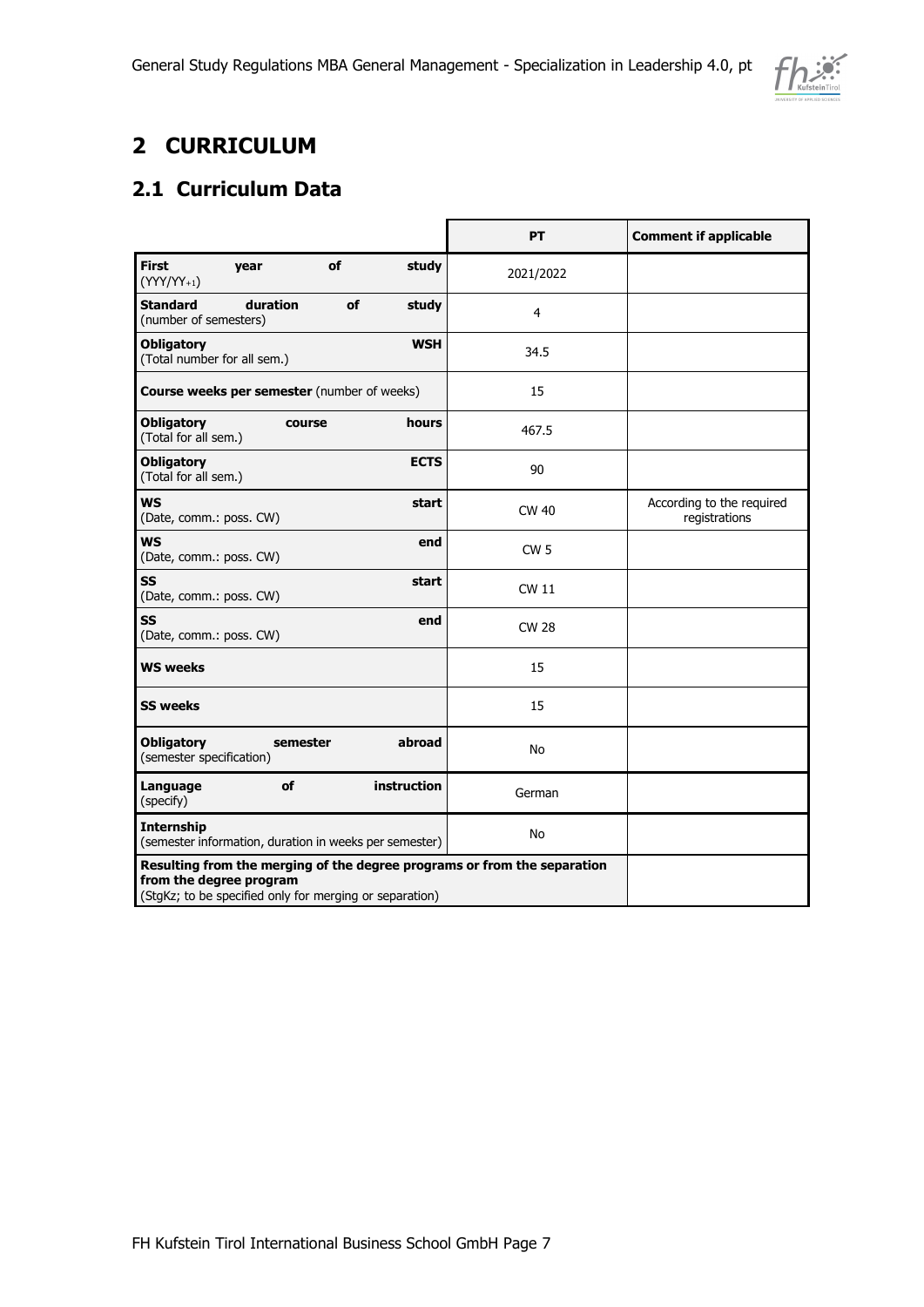

## <span id="page-7-0"></span>**2.2 Curriculum matrix**

The following description of the courses does not include the work involved in supervising Master Theses. 0.6 weekly semester hours are planned per supervised thesis, i.e. for an exemplary 15 participants an additional 9 thesis weekly semester hours, which are incurred in the 4th semester. In total, the specified AWSH sum of 45 AWSH is achieved over all 4 semesters.

## **1st semester**

| Course no.  | Course title                                              | Course      | E | eLV  | <b>WSH</b> | No. of<br>groups | <b>AWSH</b> | <b>ALVS</b> | <b>MODULE</b> | <b>ECTS</b> |
|-------------|-----------------------------------------------------------|-------------|---|------|------------|------------------|-------------|-------------|---------------|-------------|
| $1$ _SM     | Strategic<br>management and digital<br>business<br>models | type<br>ILV |   | 35 % | 2.5        |                  | 2.5         | 37.5        | <b>SM</b>     | 5           |
| 2_FIC       | Financing, Investment and Monitoring                      | ILV         |   | 35 % | 2.5        |                  | 2.5         | 37.5        | <b>FIC</b>    | 5           |
| 3 SMM       | Strategic Marketing Management                            | ILV         |   | 35 % | 2.5        |                  | 2.5         | 37.5        | <b>SMM</b>    | 5           |
| 4 CM        | Change Management                                         | ILV         |   | 35 % | 2.5        |                  | 2.5         | 37.5        | <b>CM</b>     | 5           |
| 5_WA        | Academic Methods I: Fundamentals                          | <b>SE</b>   |   | 50 % | 2          |                  | 2           | 30          | <b>WA</b>     | 3           |
| Total line: |                                                           |             |   |      | 12.0       |                  | 12.0        | 180.0       |               | 23          |
|             | Course hours $=$ Total WSH x course weeks                 |             |   |      | 180.0      |                  |             |             |               |             |

#### **2nd semester**

| Course no.         | Course title                              | Course<br>type | Е | eLV  | <b>WSH</b> | groups | No. of AWSH | <b>ALVS</b> | <b>MODULE</b> | <b>ECTS</b> |
|--------------------|-------------------------------------------|----------------|---|------|------------|--------|-------------|-------------|---------------|-------------|
| 10 WAII            | Academic Methods II: Coaching & Mentoring | <b>SE</b>      |   | 50 % | 0.5        | 4      | 2.0         | 30.0        | WA II         | 2           |
| 6 MFM              | Market Research & Methods                 | ILV            |   | 35 % | 2          | 1      | 2           | 30          | <b>MFM</b>    | 3           |
| 7_HR               | Human Resource Management                 | ILV            |   | 35 % | 2.5        | 1      | 2.5         | 37.5        | <b>HR</b>     | 5           |
| 8 RFF              | Law for managers                          | ILV            |   | 35 % | 2.5        | 1      | 2.5         | 37.5        | <b>RFF</b>    | 5           |
| $9$ <sub>-PK</sub> | Personal development & communication      | ILV            |   | 35 % | 2.5        | 1      | 2.5         | 37.5        | <b>PK</b>     | 5.          |
| Total line:        |                                           |                |   |      | 10.0       |        | 11.5        | 172.5       |               | 20          |
|                    | Course hours $=$ Total WSH x course weeks |                |   |      | 150.0      |        |             |             |               |             |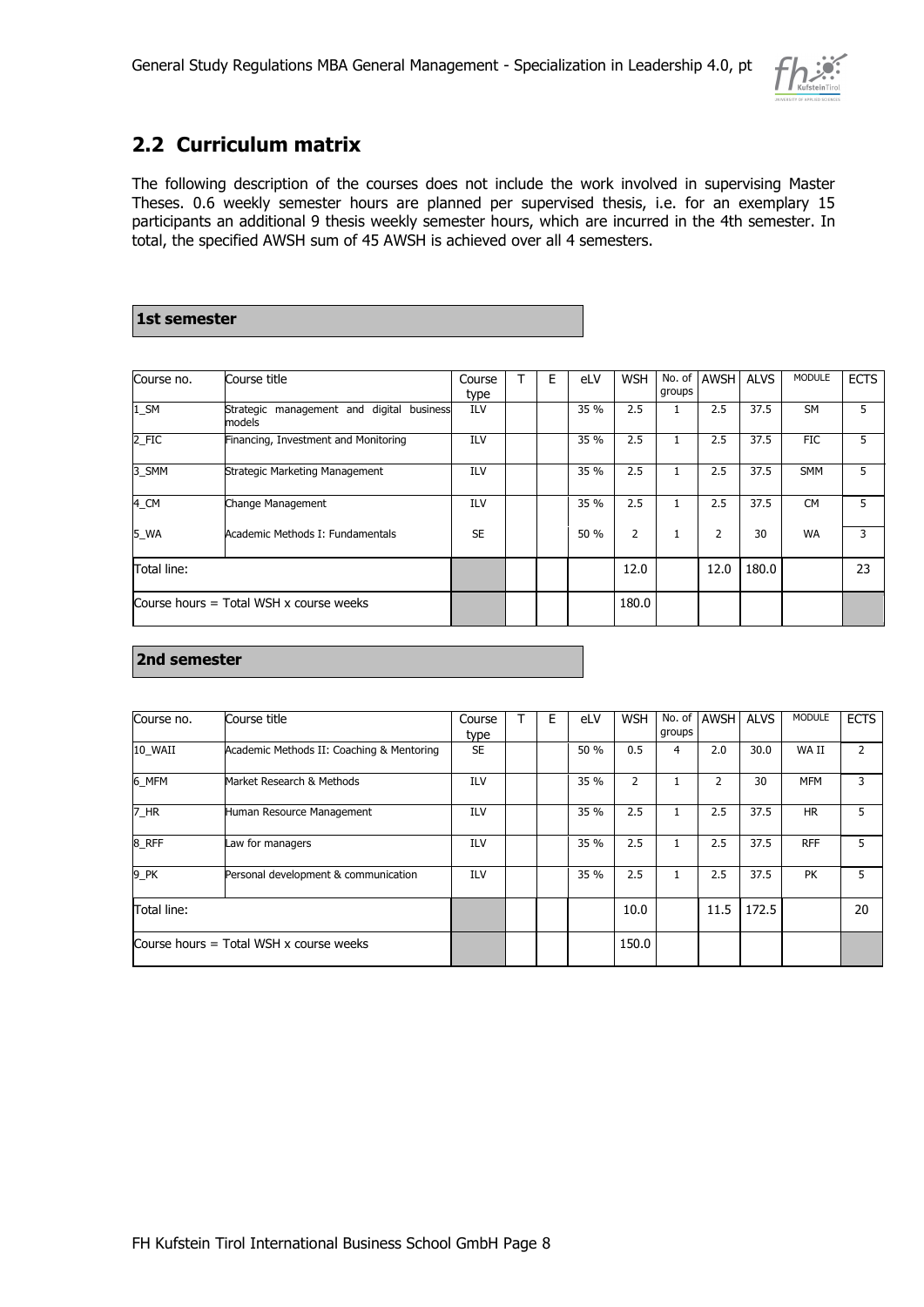

### **3rd Semester**

| Course title                                    | Course<br>type | E | eLV  | <b>WSH</b> | groups | No. of AWSH | <b>ALVS</b> | <b>MODULE</b> | <b>ECTS</b> |
|-------------------------------------------------|----------------|---|------|------------|--------|-------------|-------------|---------------|-------------|
| Trends in Leadership Management                 | ILV            |   | 35 % | 2.5        | 1      | 2.5         | 37.5        | <b>TLM</b>    | 5.          |
| Integrative case study in leadership management | PT             |   | 35 % | 2.5        | 1      | 2.5         | 37.5        | <b>IFL</b>    | 5.          |
| Leadership in the digital age                   | <b>ILV</b>     |   | 35 % | 2.5        | 1      | 2.5         | 37.5        | <b>LDZ</b>    | 5.          |
| Psychology for managers                         | ILV            |   | 35 % | 2.5        | 1      | 2.5         | 37.5        | <b>PM</b>     | 5.          |
| Total line:                                     |                |   |      | 10.0       |        | 10.0        | 150.0       |               | 20          |
| Course hours $=$ Total WSH x course weeks       |                |   |      | 150.0      |        |             |             |               |             |

#### **4th semester**

| Course no.  | Course title                                        | Course<br>type | F | eLV   | <b>WSH</b> | groups | No. of AWSH | <b>ALVS</b> | <b>MODULE</b> | <b>ECTS</b> |
|-------------|-----------------------------------------------------|----------------|---|-------|------------|--------|-------------|-------------|---------------|-------------|
| 15 DTI      | Design Thinking & Innovation                        | <b>ILV</b>     |   | 35 %  | 1.5        |        | 1.5         | 22.5        | DTI           |             |
| 16_MAK      | Master Thesis & colloquium for the Master<br>Thesis | ILV            |   | $0\%$ |            |        |             | 15          | <b>MAK</b>    | 24          |
| Total line: |                                                     |                |   |       | 2.5        |        | 2.5         | 37.5        |               | 27          |
|             | Course hours $=$ Total WSH x course weeks           |                |   |       | 37.5       |        |             |             |               |             |

\* The 24 ECTS for the Master Thesis and colloquium are divided into 20 ECTS for the Master Thesis, 2 ECTS for the final examination and 2 ECTS for the colloquium.

| <b>Abbreviations</b> |                                            |
|----------------------|--------------------------------------------|
| eLV                  | E-learning proportion of course in percent |
| E                    | Lecture in English language                |
| <b>ECTS</b>          | ECTS - Credit points                       |
| LV                   | Course                                     |
| <b>LVS</b>           | Course hour(s)                             |
| <b>WSH</b>           | Weekly semester hour(s)                    |
| П                    | Lecture with technical background          |
| <b>WP</b>            | Elective subject                           |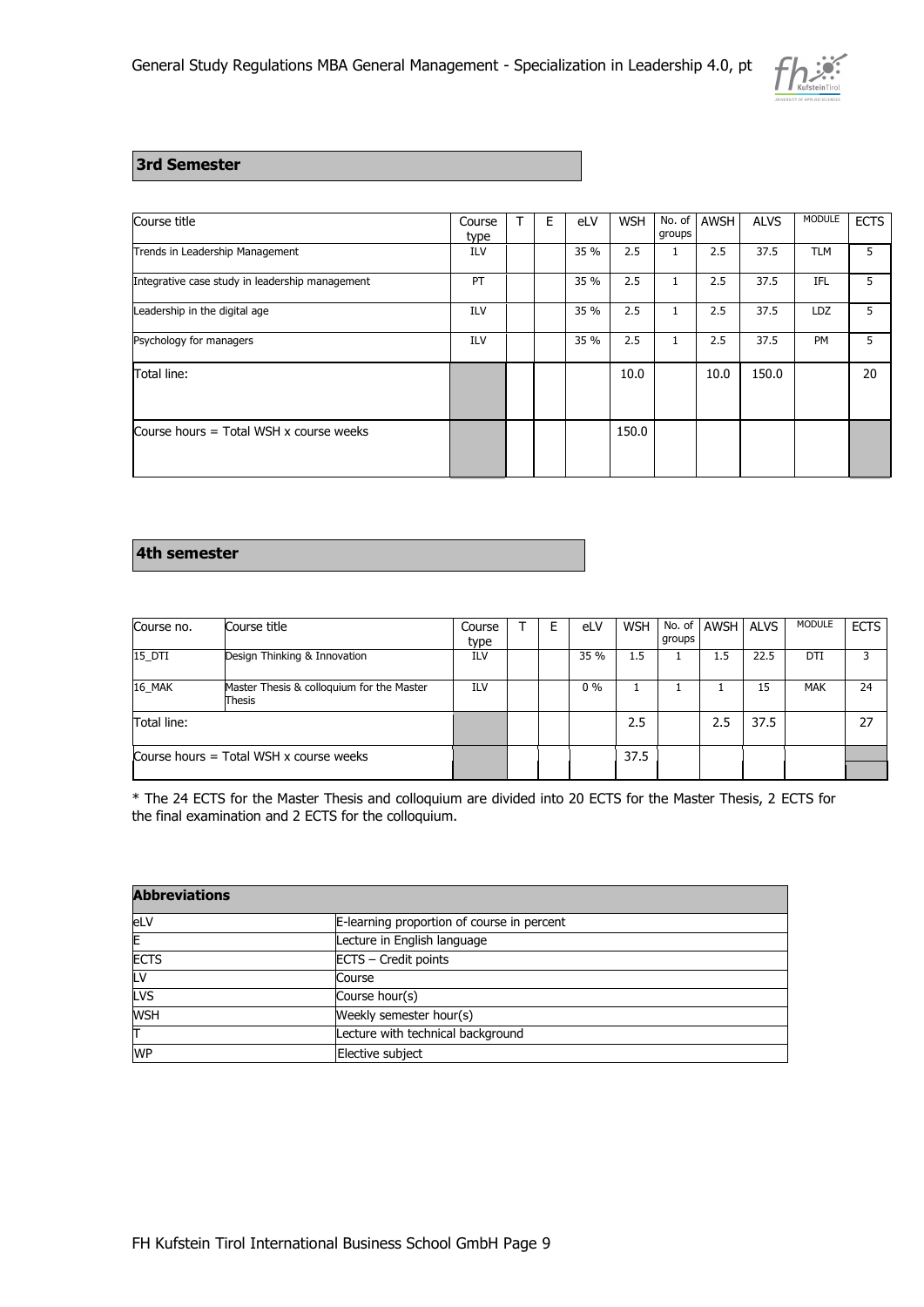

#### **Summary of curriculum data**

| <b>Description</b>                                                         | <b>WSH</b> | <b>AWSH</b> | <b>ALVS</b> | <b>ECTS</b> |
|----------------------------------------------------------------------------|------------|-------------|-------------|-------------|
| Total number of courses over all semesters                                 | 34.5       | 36          | 540         | 90          |
| Total number of courses in 1st year of study                               | 22         | 23.5        | 352.5       | 43          |
| Total number of courses in 2nd year of study                               | 12.5       | 12.5        | 187.5       | 47          |
| Total number of courses in 3rd year of study                               |            |             |             |             |
| Total number of technical events over all semesters                        |            |             |             |             |
| Percentage of technical courses over all semesters based on<br>WSH / ECTS  |            |             |             |             |
| Total number of courses in English over all semesters                      |            |             |             |             |
| Proportion of courses in English over all semesters based on<br>WSH / ECTS |            |             |             |             |
| Proportion of eLearning units over all semesters based on<br>WSH / ECTS    | 35.07 %    |             |             | 26.5 %      |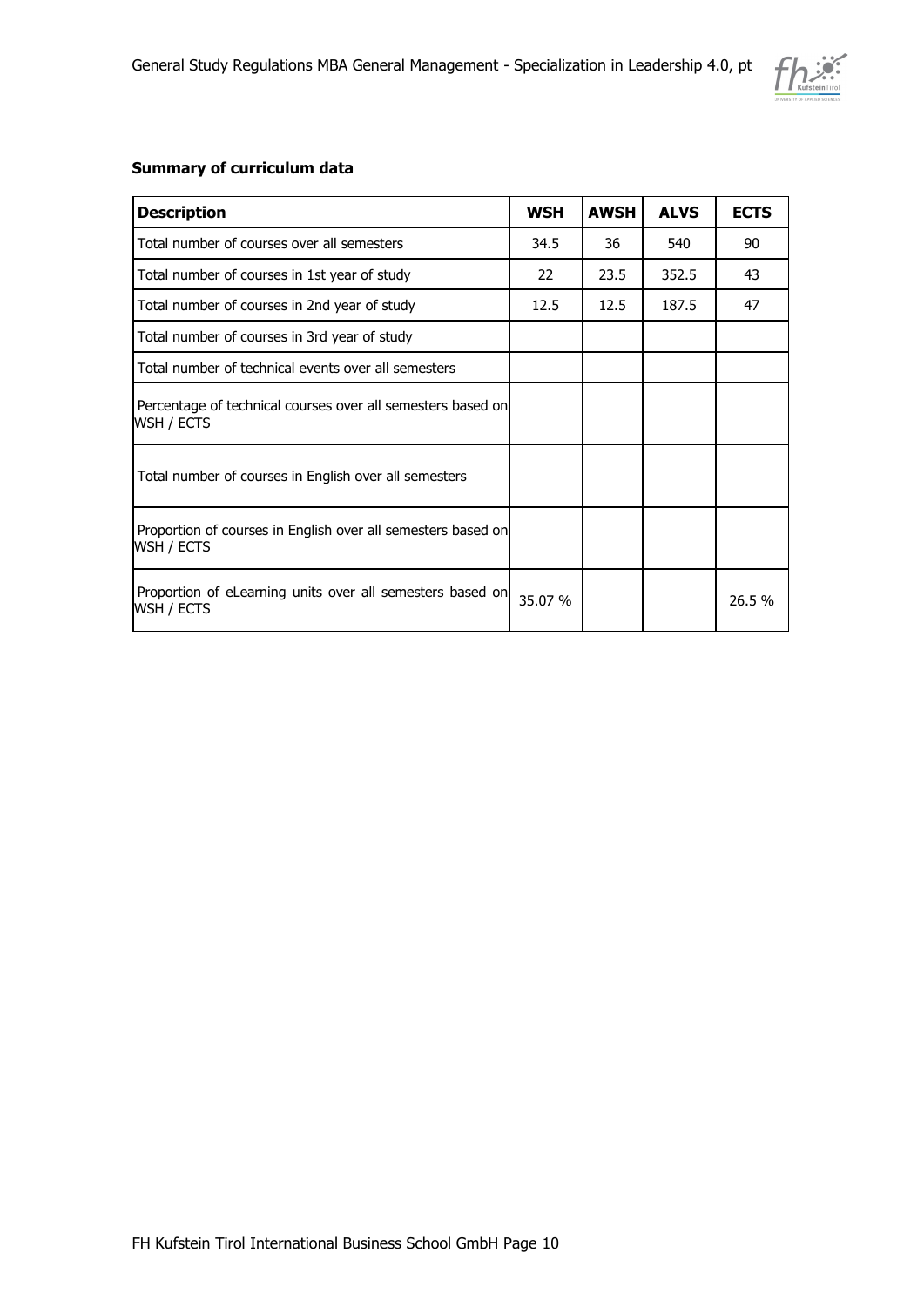

# <span id="page-10-0"></span>**2.3 Module descriptions**

| <b>Module number:</b>                                |                                                                                                                                                                                                                                                                                                                                                                                                                                                                                                                                                                                                                                                                                                                                                                                                                                                                     | <b>Scope:</b> |             |  |  |
|------------------------------------------------------|---------------------------------------------------------------------------------------------------------------------------------------------------------------------------------------------------------------------------------------------------------------------------------------------------------------------------------------------------------------------------------------------------------------------------------------------------------------------------------------------------------------------------------------------------------------------------------------------------------------------------------------------------------------------------------------------------------------------------------------------------------------------------------------------------------------------------------------------------------------------|---------------|-------------|--|--|
| <b>CM</b>                                            | <b>Change Management</b>                                                                                                                                                                                                                                                                                                                                                                                                                                                                                                                                                                                                                                                                                                                                                                                                                                            | 5             | <b>ECTS</b> |  |  |
| Degree program                                       | General Management MBA Part-time                                                                                                                                                                                                                                                                                                                                                                                                                                                                                                                                                                                                                                                                                                                                                                                                                                    |               |             |  |  |
| Position in the curriculum                           | 1st semester                                                                                                                                                                                                                                                                                                                                                                                                                                                                                                                                                                                                                                                                                                                                                                                                                                                        |               |             |  |  |
| Level                                                | 1st semester: 1st Master cycle                                                                                                                                                                                                                                                                                                                                                                                                                                                                                                                                                                                                                                                                                                                                                                                                                                      |               |             |  |  |
| Previous knowledge                                   | 1st semester: None                                                                                                                                                                                                                                                                                                                                                                                                                                                                                                                                                                                                                                                                                                                                                                                                                                                  |               |             |  |  |
| <b>Blocked</b>                                       | no                                                                                                                                                                                                                                                                                                                                                                                                                                                                                                                                                                                                                                                                                                                                                                                                                                                                  |               |             |  |  |
| Participant group                                    | Bachelor graduates, beginners                                                                                                                                                                                                                                                                                                                                                                                                                                                                                                                                                                                                                                                                                                                                                                                                                                       |               |             |  |  |
|                                                      | Change Management /ILV / LV-Nr: 4 CM / 1. Semester / ECTS: 5                                                                                                                                                                                                                                                                                                                                                                                                                                                                                                                                                                                                                                                                                                                                                                                                        |               |             |  |  |
| Literature recommendation                            | • Lauer, T. (2019): Change Management: Grundlagen und Erfolgsfaktoren<br>• Klinkhammer, M./ Hütter, F./ Stoess, D./ Wüst. L. (2018): Change happens: Veränderungen gehirngerecht<br>gestalten<br>• Hackl, B. (2017): New Work: Auf dem Weg zur neuen Arbeitswelt: Management-Impulse, Praxisbeispiele, Studien<br>• Solzenberg, K./ Heberle, K. (2021): Change Management: Veränderungsprozesse erfolgreich gestalten -<br>Mitarbeiter mobilisieren. Vision, Kommunikation, Beteiligung, Qualifizierung<br>• Cameron, E./ Green, M. (2019): Making Sense of Change Management: A Complete Guide to the Models, Tools<br>and Techniques of Organizational Change                                                                                                                                                                                                     |               |             |  |  |
|                                                      | Change Management /ILV / Course no.: 4 CM / 1st semester / ECTS: 5                                                                                                                                                                                                                                                                                                                                                                                                                                                                                                                                                                                                                                                                                                                                                                                                  |               |             |  |  |
| Acquisition of skills                                | The participants:<br>• know the essential strategic and operational measures for the analysis and implementation of entrepreneurial<br>change processes<br>• know the phases of the change process according to different models<br>• are able to critically reflect entrepreneurial business processes, evaluate change measures, and implement and<br>control change processes<br>• know how to deal with various resistances and emotions in change processes<br>• are able to initiate, implement, complete and evaluate transformation processes<br>• develop the ability to analyze conflicts and use them constructively<br>• know the essential negotiation models and techniques and are able to apply them successfully in specific situations<br>• know the essential cognitive and emotional influencing factors in processes of negotiation management |               |             |  |  |
|                                                      | Change Management /ILV / Course no.: 4 CM / 1st semester / ECTS: 5                                                                                                                                                                                                                                                                                                                                                                                                                                                                                                                                                                                                                                                                                                                                                                                                  |               |             |  |  |
| Course contents                                      | • Strategy development and implementation in the context of change projects<br>• Concepts, instruments and process models of change management and communication in the change process<br>. Human behavior in change and leadership tasks in change<br>• Success factors in change management (opportunity management)<br>· Initiation, design and implementation of change processes<br>· Basics of conflict management: Conflict resolution models and the model process of a conflict discussion<br>• Neutrality and leadership responsibility in a relationship of tension<br>• Mediation process and process leadership skills<br>• Transformational leadership                                                                                                                                                                                                |               |             |  |  |
| Teaching and learning                                | Change Management /ILV / Course no.: 4 CM / 1st semester / ECTS: 5                                                                                                                                                                                                                                                                                                                                                                                                                                                                                                                                                                                                                                                                                                                                                                                                  |               |             |  |  |
| methods                                              | ILV (Blended Learning, Inverted Classroom)                                                                                                                                                                                                                                                                                                                                                                                                                                                                                                                                                                                                                                                                                                                                                                                                                          |               |             |  |  |
|                                                      | Change Management /ILV / Course no.: 4_CM / 1st semester / ECTS: 5                                                                                                                                                                                                                                                                                                                                                                                                                                                                                                                                                                                                                                                                                                                                                                                                  |               |             |  |  |
| <b>Evaluation Methods Criteria</b><br>Portfolio work |                                                                                                                                                                                                                                                                                                                                                                                                                                                                                                                                                                                                                                                                                                                                                                                                                                                                     |               |             |  |  |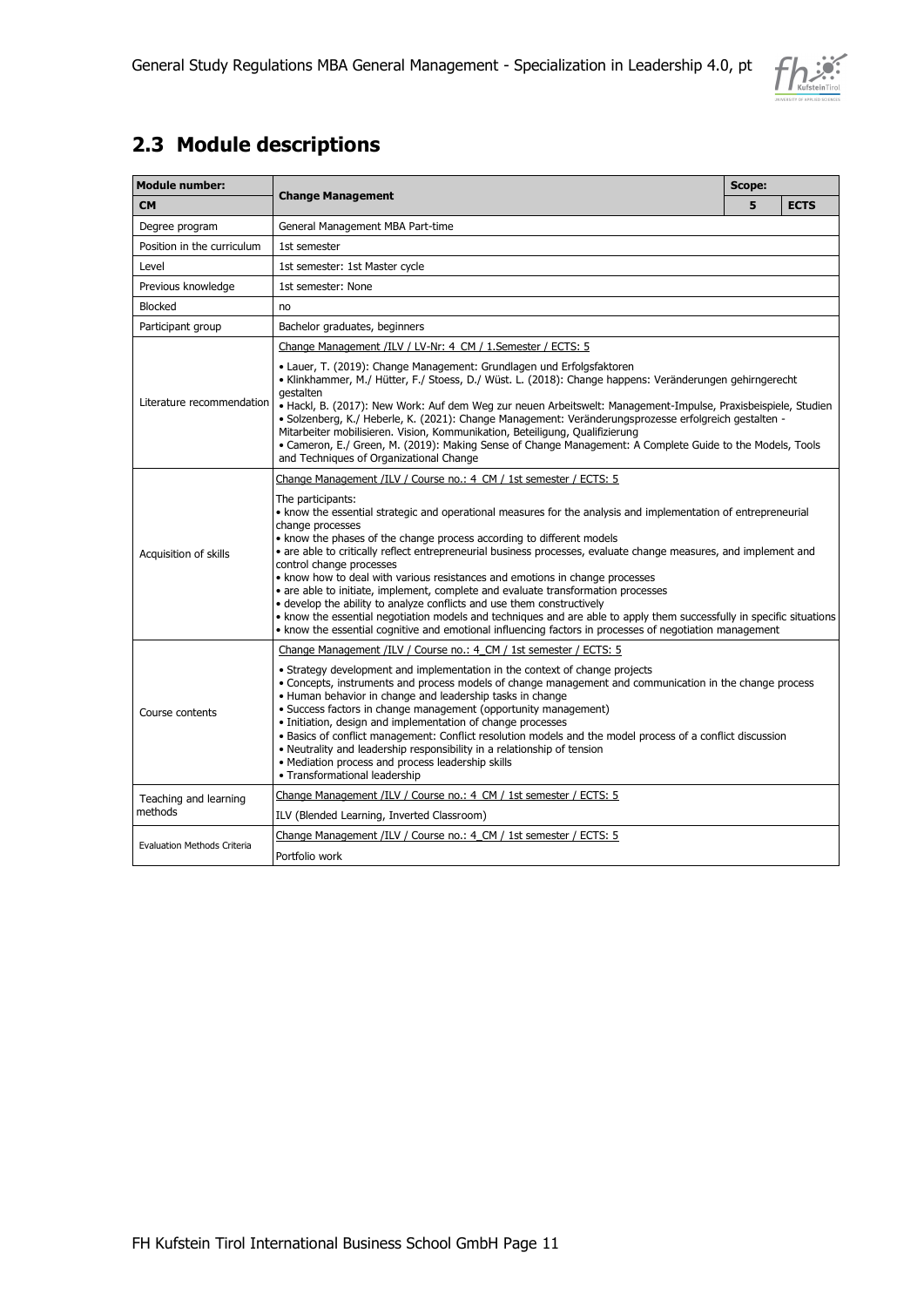

| <b>Module number:</b>                                                                                                                     |                                                                                                                                                                                                                                                                                                                                                                                                                                                                                                                                                                                                                                                                                                                                                                                                                                                                                                                                                  |   |             |  |  |
|-------------------------------------------------------------------------------------------------------------------------------------------|--------------------------------------------------------------------------------------------------------------------------------------------------------------------------------------------------------------------------------------------------------------------------------------------------------------------------------------------------------------------------------------------------------------------------------------------------------------------------------------------------------------------------------------------------------------------------------------------------------------------------------------------------------------------------------------------------------------------------------------------------------------------------------------------------------------------------------------------------------------------------------------------------------------------------------------------------|---|-------------|--|--|
| <b>FIC</b>                                                                                                                                | <b>Financing, Investment and Monitoring</b>                                                                                                                                                                                                                                                                                                                                                                                                                                                                                                                                                                                                                                                                                                                                                                                                                                                                                                      | 5 | <b>ECTS</b> |  |  |
| Degree program                                                                                                                            | General Management MBA Part-time                                                                                                                                                                                                                                                                                                                                                                                                                                                                                                                                                                                                                                                                                                                                                                                                                                                                                                                 |   |             |  |  |
| Position in the curriculum                                                                                                                | 1st semester                                                                                                                                                                                                                                                                                                                                                                                                                                                                                                                                                                                                                                                                                                                                                                                                                                                                                                                                     |   |             |  |  |
| Level                                                                                                                                     | 1st semester: 1. Master cycle                                                                                                                                                                                                                                                                                                                                                                                                                                                                                                                                                                                                                                                                                                                                                                                                                                                                                                                    |   |             |  |  |
| Previous knowledge                                                                                                                        | 1st semester: None                                                                                                                                                                                                                                                                                                                                                                                                                                                                                                                                                                                                                                                                                                                                                                                                                                                                                                                               |   |             |  |  |
| <b>Blocked</b>                                                                                                                            | no                                                                                                                                                                                                                                                                                                                                                                                                                                                                                                                                                                                                                                                                                                                                                                                                                                                                                                                                               |   |             |  |  |
| Participant group                                                                                                                         | Bachelor graduates, beginners                                                                                                                                                                                                                                                                                                                                                                                                                                                                                                                                                                                                                                                                                                                                                                                                                                                                                                                    |   |             |  |  |
| Literature recommendation                                                                                                                 | Financing, Investment & Controlling /ILV / Course no.: 2 FIC / 1st semester / ECTS: 5<br>· Weber, J./ Schäffer, U. (2016): Einführung in das Controlling, 15. Aufl.<br>· Berk, J./ DeMarzo, P. (2020): Grundlagen der Finanzwirtschaft: Analyse, Entscheidung und Umsetzung<br>. Pape, U. (2018: Grundlagen der Finanzierung und Investition: Mit Fallbeispielen und Übungen<br>· Britzelmaier, B. (2017): Controlling: Grundlagen, Praxis, Handlungsfelder, 2. Aufl.<br>· Graumann, M. (2018): Controlling: Begriff, Elemente, Methoden und Schnittstellen, 5. Aufl.<br>· Mussnig, W./ Giermaier, G./ Bleyer, M./ Rausch, A. (2014): Controlling für Führungskräfte: Analysieren - Bewerten<br>- Entscheiden, 3. Aufl.<br>· Hubert, B. (2018): Grundlagen des operativen und strategischen Controllings: Konzeptionen, Instrumente und ihre<br>Anwendung, 2. Aufl.<br>· Diederichs, M. (2017): Risikomanagement und Risikocontrolling, 4. Aufl. |   |             |  |  |
| Acquisition of skills                                                                                                                     | Financing, Investment & Controlling /ILV / Course no.: 2 FIC / 1st semester / ECTS: 5<br>The participants:<br>• recognize the benefits of accounting, controlling and finance for management purposes and as a central steering<br>tool<br>. know the terms, tasks and methods of controlling and the difference between strategic/operational controlling<br>• know the essential controlling tools and can apply them practically<br>• understand the principle of management reporting and can interpret reports<br>• know the terms, tasks and methods of investment and financing policy<br>• are able to read and prepare investment calculations<br>• can develop sources of financing and organize financing<br>. know the basics of corporate management with key figures and can read and interpret key figure systems                                                                                                                 |   |             |  |  |
| Course contents                                                                                                                           | Financing, Investment & Controlling /ILV / Course no.: 2 FIC / 1st semester / ECTS: 5<br>• Finance, accounting and controlling as a management tool<br>. Terms, tasks and methods of controlling as well as outlook on new controlling fields<br>• Integrated planning, control and information system<br>• Strategic and operative controlling incl. controlling tools<br>• Key figure-oriented corporate management<br>· Cost management and efficiency increase<br>• Key points of investment and financing policy                                                                                                                                                                                                                                                                                                                                                                                                                            |   |             |  |  |
| Teaching and learning<br>methods                                                                                                          | Financing, Investment & Controlling /ILV / Course no.: 2 FIC / 1st semester / ECTS: 5<br>ILV (Blended Learning, Inverted Classroom)                                                                                                                                                                                                                                                                                                                                                                                                                                                                                                                                                                                                                                                                                                                                                                                                              |   |             |  |  |
| Financing, Investment & Controlling /ILV / Course no.: 2 FIC / 1st semester / ECTS: 5<br><b>Evaluation Methods Criteria</b><br>Final exam |                                                                                                                                                                                                                                                                                                                                                                                                                                                                                                                                                                                                                                                                                                                                                                                                                                                                                                                                                  |   |             |  |  |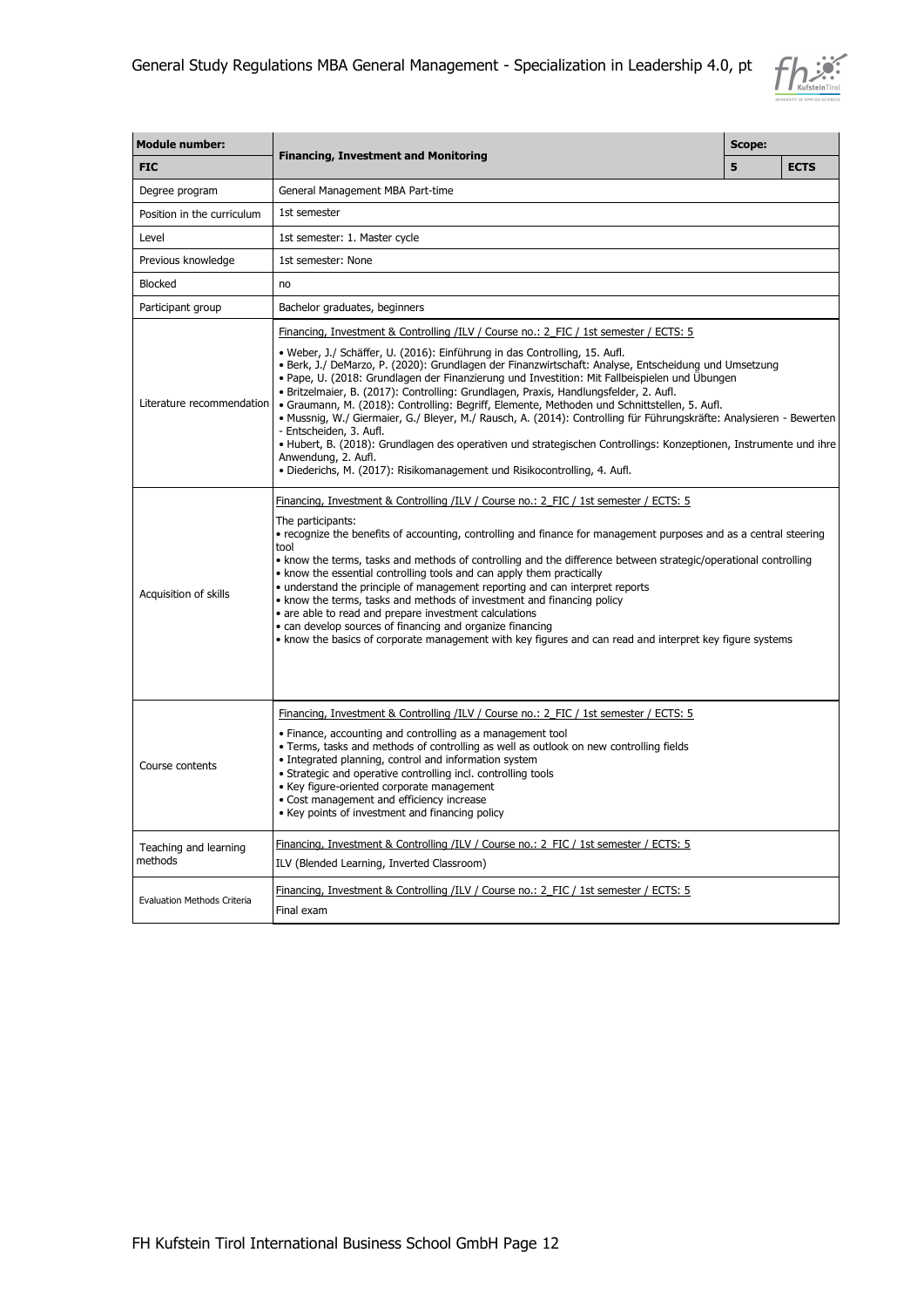

| <b>Module number:</b>            |                                                                                                                                                                                                                                                                                                                                                                                                                                                                                                                                                                                                                                                                                                                                          |   |             |
|----------------------------------|------------------------------------------------------------------------------------------------------------------------------------------------------------------------------------------------------------------------------------------------------------------------------------------------------------------------------------------------------------------------------------------------------------------------------------------------------------------------------------------------------------------------------------------------------------------------------------------------------------------------------------------------------------------------------------------------------------------------------------------|---|-------------|
| <b>SM</b>                        | Strategic management and digital business models                                                                                                                                                                                                                                                                                                                                                                                                                                                                                                                                                                                                                                                                                         | 5 | <b>ECTS</b> |
| Degree program                   | General Management MBA Part-time                                                                                                                                                                                                                                                                                                                                                                                                                                                                                                                                                                                                                                                                                                         |   |             |
| Position in the curriculum       | 1st semester                                                                                                                                                                                                                                                                                                                                                                                                                                                                                                                                                                                                                                                                                                                             |   |             |
| Level                            | 1st semester: 1st Master cycle                                                                                                                                                                                                                                                                                                                                                                                                                                                                                                                                                                                                                                                                                                           |   |             |
| Previous knowledge               | 1st semester: None                                                                                                                                                                                                                                                                                                                                                                                                                                                                                                                                                                                                                                                                                                                       |   |             |
| <b>Blocked</b>                   | no                                                                                                                                                                                                                                                                                                                                                                                                                                                                                                                                                                                                                                                                                                                                       |   |             |
| Participant group                | Bachelor graduates, beginners                                                                                                                                                                                                                                                                                                                                                                                                                                                                                                                                                                                                                                                                                                            |   |             |
| Literature recommendation        | Strategic management and digital business models<br>• Gerry Johnson, Richard Whittington, et al, (2015) Strategisches Management: Eine Einführung (Pearson Studium -<br>Economic BWL)<br>· Stella Gatziu Grivas (Hrsg.) (2020) Digital Business Development, Die Auswirkungen der Digitalisierung auf<br>Geschäftsmodelle und Märkte<br>• Martin K. Welge, Andreas Al-Laham, Marc Eulerich: (2017) Strategisches Management, Grundlagen - Prozess -<br>Implementierung<br>· Roman Stöger (2016) Die wirksamsten Management-Werkzeuge: Das Schweizermesser für Führungskräfte<br>• Roman Stöger (2016) Die Toolbox für Manager: Strategie, Innovation, Organisation, Produktivität, Projekte,<br>Change                                   |   |             |
| Acquisition of skills            | Strategic management and digital business models<br>The participants:<br>• know and understand the importance of strategic management for the practice and leadership of organizations<br>• are familiar with advanced methods and concepts of strategic management and are able to apply them to real-life<br>issues<br>• recognize current and overarching issues of strategic management<br>• are able to promote innovation and creativity from the perspective of sustainability with a view to globalization<br>• recognize ethics as an economic principle of entrepreneurial action and observe corresponding values and norms<br>• are able to design, evaluate and model strategies for their organization                     |   |             |
| Course contents                  | Strategic management and digital business models<br>Participants will learn current approaches, methods and tools of strategic management in companies. These include:<br>• Fundamentals of Strategic Management<br>• General Management Navigator and Business Intelligence Models<br>• Strategy Process Models (including descriptive models and Harvard Business School model)<br>• Design Models of Strategic Management (Business Unit Strategy)<br>• Strategic Portfolio Management (Technology and Innovation Portfolio Development)<br>• Evaluation Models in Strategic Management<br>• Value Creation Processes and Value Chain Management Performance Measurement in Strategic Management<br>• Strategic E-Business Management |   |             |
| Teaching and learning<br>methods | Strategic management and digital business models<br>ILV (Blended Learning, Inverted Classroom)                                                                                                                                                                                                                                                                                                                                                                                                                                                                                                                                                                                                                                           |   |             |
| Evaluation Methods Criteria      | Strategic management and digital business models<br>Project work                                                                                                                                                                                                                                                                                                                                                                                                                                                                                                                                                                                                                                                                         |   |             |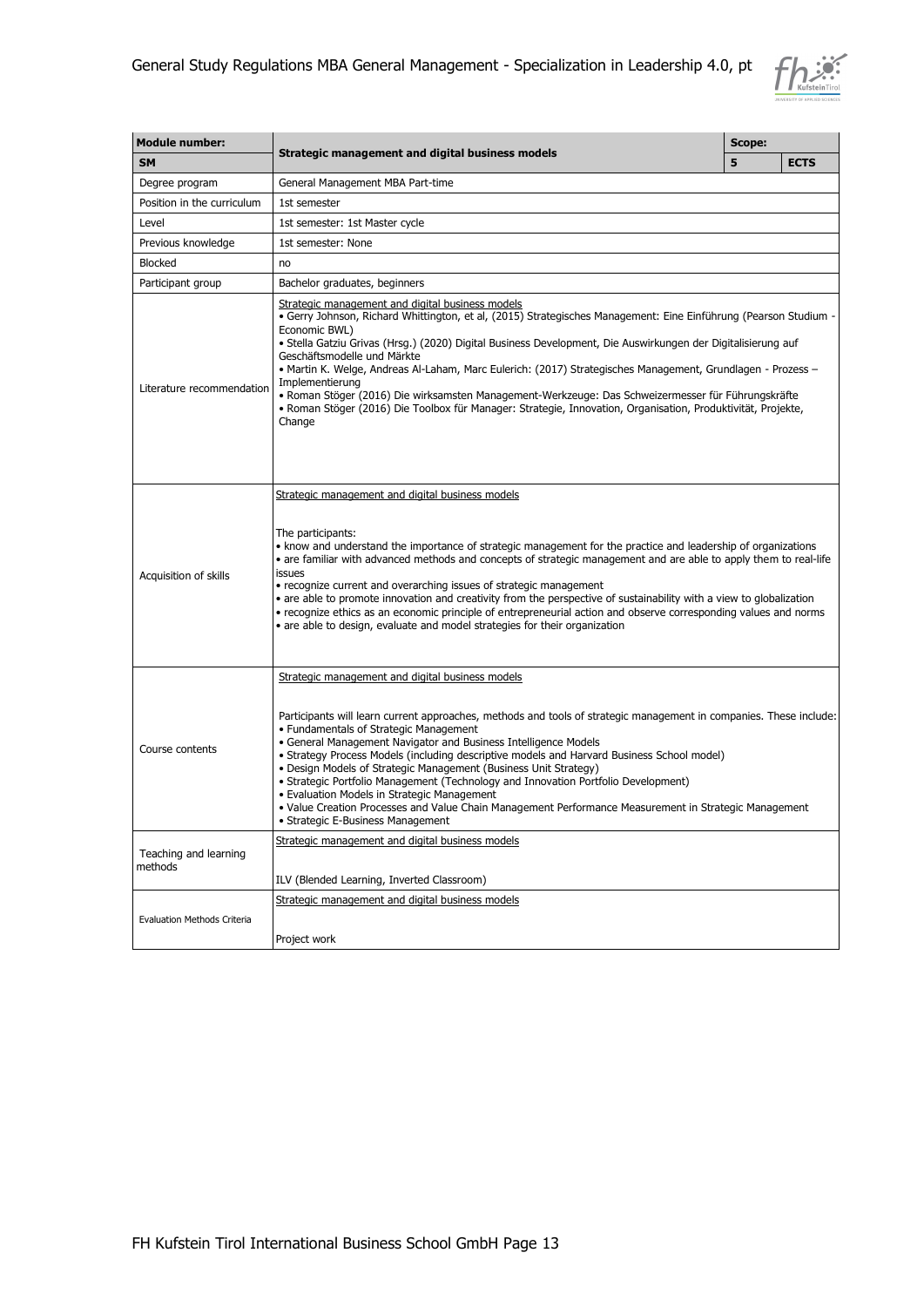

| <b>Module number:</b>              |                                                                                                                                                                                                                                                                                                                                                                                                                                                                                                                                                                                                                                                                                                                                                                                                                                                   | Scope: |             |  |  |
|------------------------------------|---------------------------------------------------------------------------------------------------------------------------------------------------------------------------------------------------------------------------------------------------------------------------------------------------------------------------------------------------------------------------------------------------------------------------------------------------------------------------------------------------------------------------------------------------------------------------------------------------------------------------------------------------------------------------------------------------------------------------------------------------------------------------------------------------------------------------------------------------|--------|-------------|--|--|
| <b>SMM</b>                         | <b>Strategic Marketing Management</b>                                                                                                                                                                                                                                                                                                                                                                                                                                                                                                                                                                                                                                                                                                                                                                                                             | 5      | <b>ECTS</b> |  |  |
| Degree program                     | General Management MBA Part-time                                                                                                                                                                                                                                                                                                                                                                                                                                                                                                                                                                                                                                                                                                                                                                                                                  |        |             |  |  |
| Position in the curriculum         | 1st semester                                                                                                                                                                                                                                                                                                                                                                                                                                                                                                                                                                                                                                                                                                                                                                                                                                      |        |             |  |  |
| Level                              | 1st semester: 1st Master cycle                                                                                                                                                                                                                                                                                                                                                                                                                                                                                                                                                                                                                                                                                                                                                                                                                    |        |             |  |  |
| Previous knowledge                 | 1st semester: None                                                                                                                                                                                                                                                                                                                                                                                                                                                                                                                                                                                                                                                                                                                                                                                                                                |        |             |  |  |
| <b>Blocked</b>                     | no                                                                                                                                                                                                                                                                                                                                                                                                                                                                                                                                                                                                                                                                                                                                                                                                                                                |        |             |  |  |
| Participant group                  | Bachelor graduates, beginners                                                                                                                                                                                                                                                                                                                                                                                                                                                                                                                                                                                                                                                                                                                                                                                                                     |        |             |  |  |
|                                    | Strategic Marketing Management /ILV / Course no.: 3 SMM / 1st semester / ECTS: 5                                                                                                                                                                                                                                                                                                                                                                                                                                                                                                                                                                                                                                                                                                                                                                  |        |             |  |  |
| Literature recommendation          | • Kotler, P., Keller, K.L., Opresnik, M.O. (2017): Marketing-Management: Konzepte-Instrumente-<br>Unternehmensfallstudien<br>Homburg, C. (2016) Marketingmanagement: Strategie - Instrumente - Umsetzung - Unternehmensführung •<br>• Lammenett, E. (2019): Praxiswissen Online-Marketing - Affiliate- und E-Mail-Marketing, Suchmaschinenmarketing,<br>Online-Werbung, Social Media, Facebook-Werbung<br>· Kamps, I., Schetter, D. (2017): Performance Marketing: Der Wegweiser zu einem mess- und steuerbaren<br>Marketing - Einführung in Instrumente, Methoden und Technik. Springer Gabler.<br>· Beilharz, F., Kattau, N., Kratz, K., Kopp, O., Probst, A. (2017): Der Online-Marketing-Manager: Handbuch für die<br>Praxis. O'Reilly.                                                                                                       |        |             |  |  |
| Acquisition of skills              | Strategic Marketing Management /ILV / Course no.: 3 SMM / 1st semester / ECTS: 5<br>The participants:<br>• know the general basics of marketing (offline & online)<br>• are able to set up and accompany strategic marketing campaigns (marketing controlling)<br>• are able to analyze the media and possibilities of digital dialog marketing, explain their advantages and<br>disadvantages by means of examples and select the instruments suitable for the respective marketing objective<br>• are enabled to differentiate between central tools of performance marketing and are able to interpret key<br>figures/KPIs in performance marketing<br>• have an understanding of the possibilities of search engine marketing (SEA) and search engine optimization (SEO)                                                                      |        |             |  |  |
| Course contents                    | Strategic Marketing Management /ILV / Course no.: 3 SMM / 1st semester / ECTS: 5<br>• Basics of marketing strategies (offline & online)<br>· Digital media and tools, communication and marketing tools<br>• Basics of social media marketing and aspects of viral marketing/digital word of mouth via social media<br>. Overview of customer experience management and the two constituent blocks of customer satisfaction and<br>customer loyalty<br>• Customer journey and changing consumer behavior on the web<br>• Strategies and possible applications of CRM for customer loyalty<br>. Options for addressing target groups via targeting and aspects of tracking user activities (segmentation strategies)<br>. Support options along the customer journey and linking the increasing number of customer contact points<br>(touchpoints) |        |             |  |  |
| Teaching and learning<br>methods   | Strategic Marketing Management /ILV / Course no.: 3 SMM / 1st semester / ECTS: 5<br>ILV (Blended Learning, Inverted Classroom)                                                                                                                                                                                                                                                                                                                                                                                                                                                                                                                                                                                                                                                                                                                    |        |             |  |  |
| <b>Evaluation Methods Criteria</b> | Strategic Marketing Management /ILV / Course no.: 3 SMM / 1st semester / ECTS: 5<br>Portfolio work                                                                                                                                                                                                                                                                                                                                                                                                                                                                                                                                                                                                                                                                                                                                                |        |             |  |  |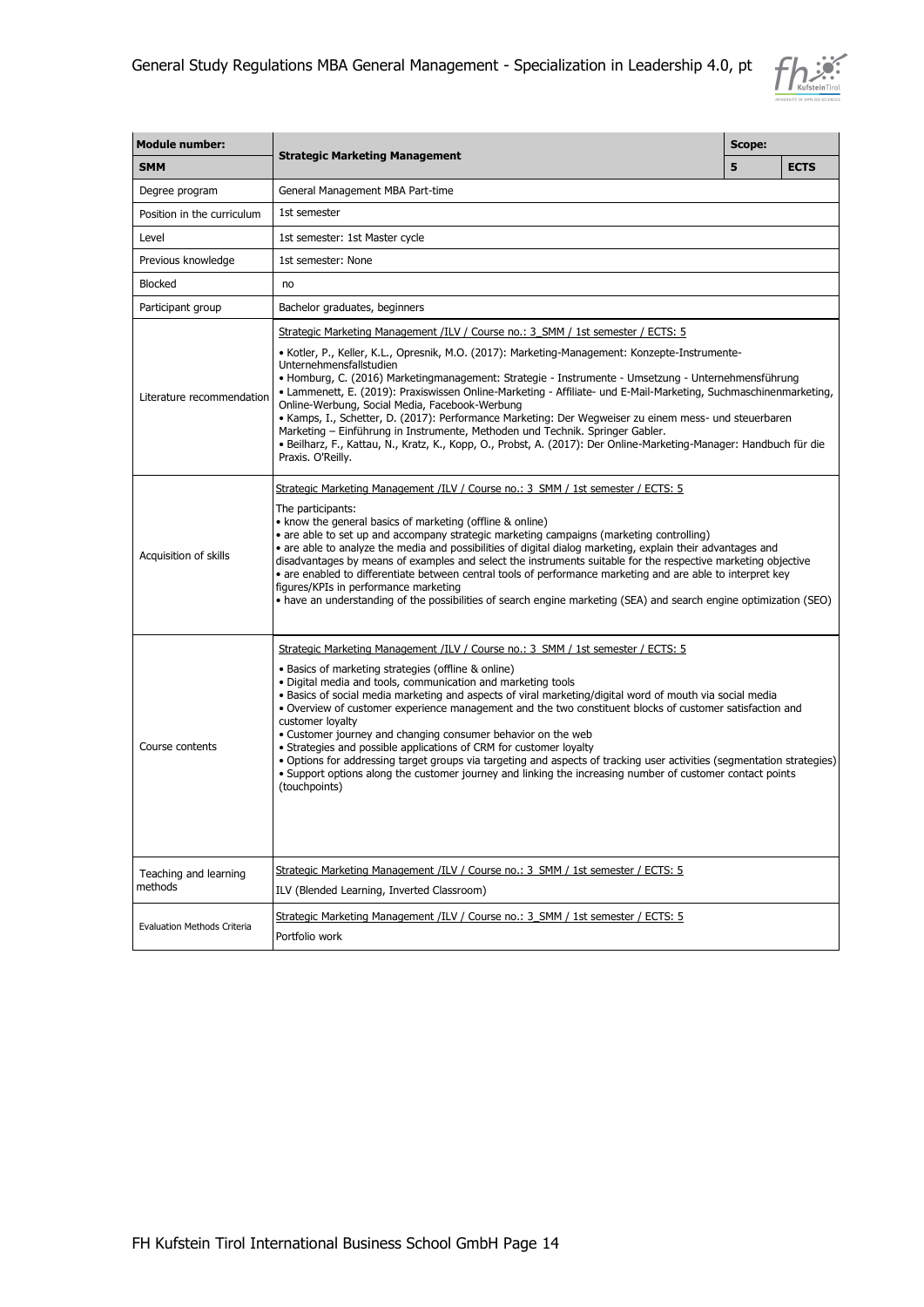

| <b>Module number:</b>              | <b>Scope:</b>                                                                                                                                                                                                                                                                                                                                                                                                                                                                                                                                                                                                                                                                                                                                                                                                                                                 |   |             |  |  |
|------------------------------------|---------------------------------------------------------------------------------------------------------------------------------------------------------------------------------------------------------------------------------------------------------------------------------------------------------------------------------------------------------------------------------------------------------------------------------------------------------------------------------------------------------------------------------------------------------------------------------------------------------------------------------------------------------------------------------------------------------------------------------------------------------------------------------------------------------------------------------------------------------------|---|-------------|--|--|
| <b>WA</b>                          | <b>Academic Methods I</b>                                                                                                                                                                                                                                                                                                                                                                                                                                                                                                                                                                                                                                                                                                                                                                                                                                     | 3 | <b>ECTS</b> |  |  |
| Degree program                     | General Management MBA Part-time                                                                                                                                                                                                                                                                                                                                                                                                                                                                                                                                                                                                                                                                                                                                                                                                                              |   |             |  |  |
| Position in the curriculum         | 1st semester                                                                                                                                                                                                                                                                                                                                                                                                                                                                                                                                                                                                                                                                                                                                                                                                                                                  |   |             |  |  |
| Level                              | 1st semester: 1st Master cycle                                                                                                                                                                                                                                                                                                                                                                                                                                                                                                                                                                                                                                                                                                                                                                                                                                |   |             |  |  |
| Previous knowledge                 | 1st semester: no                                                                                                                                                                                                                                                                                                                                                                                                                                                                                                                                                                                                                                                                                                                                                                                                                                              |   |             |  |  |
| <b>Blocked</b>                     | no                                                                                                                                                                                                                                                                                                                                                                                                                                                                                                                                                                                                                                                                                                                                                                                                                                                            |   |             |  |  |
| Participant group                  | Bachelor graduates, beginners                                                                                                                                                                                                                                                                                                                                                                                                                                                                                                                                                                                                                                                                                                                                                                                                                                 |   |             |  |  |
| Literature recommendation          | Academic Methods I: Fundamentals / SE / Course no.: 5 WA / 1st semester / ECTS: 3<br>· Ebster, C.; Stalzer, L. (2013) Wissenschaftliches Arbeiten für Wirtschafts- und Sozialwissenschaftler<br>· Schütz, M.; Röbken, H. (2016) Bachelor- und Masterarbeiten verfassen: Abschlussarbeiten in Organisationen<br>• Theisen, M. R.; Theisen, M. (2017) Wissenschaftliches Arbeiten: Erfolgreich bei Bachelor- und Masterarbeit                                                                                                                                                                                                                                                                                                                                                                                                                                   |   |             |  |  |
| Acquisition of skills              | Academic Methods I: Fundamentals / SE / Course no.: 5_WA / 1st semester / ECTS: 3<br>Participants:<br>• acquire the skills to independently set up complex research projects, to apply them correctly in a methodical<br>manner and to conduct them correctly<br>• can correctly apply the formal aspects of academic papers, in particular source work, research, citation and<br>presentation<br>• can correctly carry out the complex scientific research projects they have designed and present them in writing in<br>a comprehensive academic paper<br>. know how to conduct scientific reviews. Furthermore, they know how to present results to an academic<br>community and can critically question academic findings<br>• understand the connections between research practice and fact-based decision-making processes in professional<br>practice |   |             |  |  |
| Course contents                    | Academic Methods I: Fundamentals / SE / Course no.: 5 WA / 1st semester / ECTS: 3<br>• Formal aspects of academic papers (Master Thesis guidelines of the FH Kufstein Tirol)<br>• Aims and components of academic papers<br>• Development of a research question, hypothesis<br>• The research process (literature research and literature review)<br>· Scientific theoretical aspects and scientific discourse<br>· Exposé, disposition and topic identification                                                                                                                                                                                                                                                                                                                                                                                             |   |             |  |  |
| Teaching and learning<br>methods   | Academic Methods I: Fundamentals / SE / Course no.: 5 WA / 1st semester / ECTS: 3<br>ILV (Blended Learning, Inverted Classroom)                                                                                                                                                                                                                                                                                                                                                                                                                                                                                                                                                                                                                                                                                                                               |   |             |  |  |
| <b>Evaluation Methods Criteria</b> | Academic Methods I: Fundamentals / SE / Course no.: 5 WA / 1st semester / ECTS: 3<br>Portfolio work                                                                                                                                                                                                                                                                                                                                                                                                                                                                                                                                                                                                                                                                                                                                                           |   |             |  |  |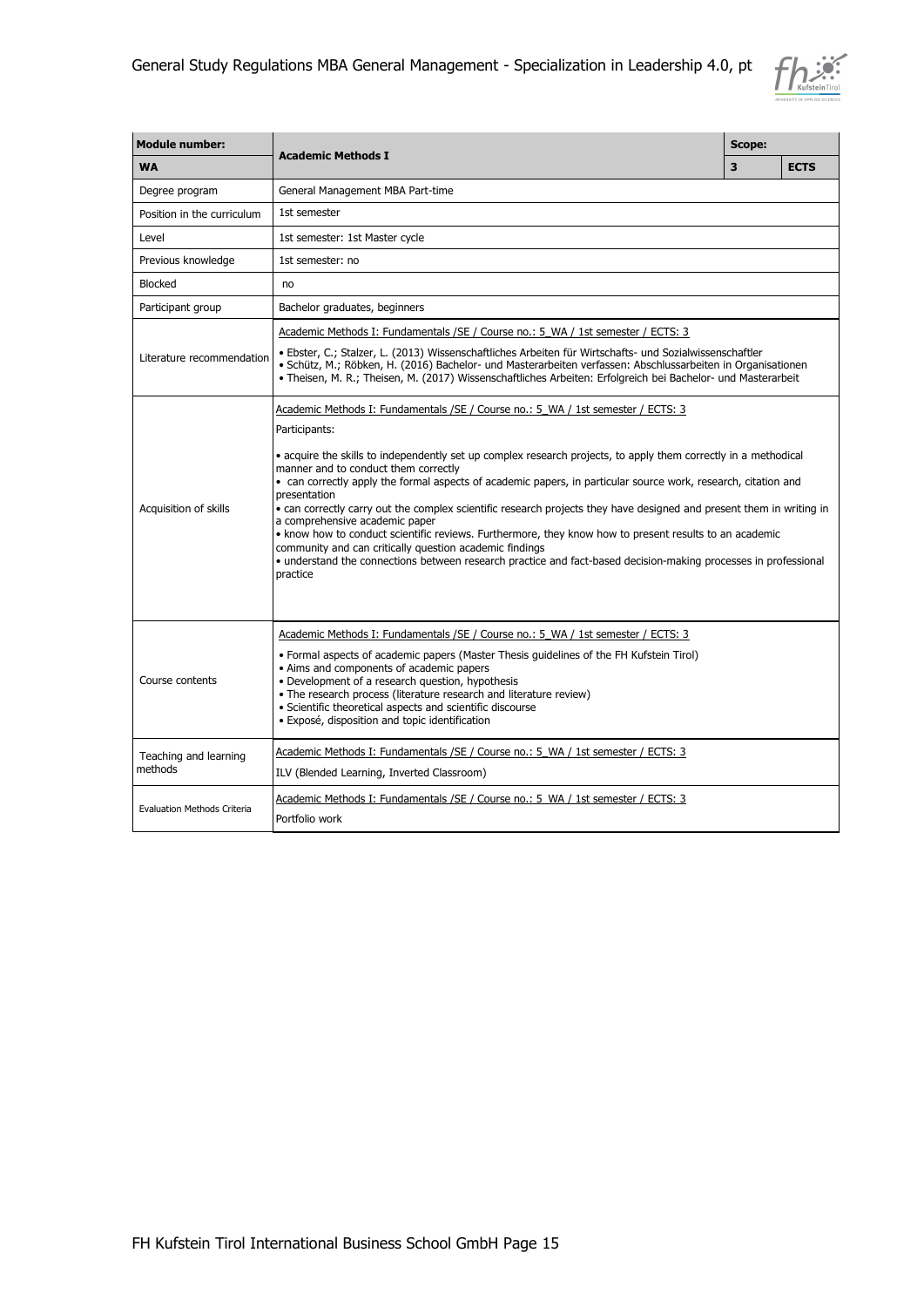

| <b>Module number:</b>       |                                                                                                                                                                                                                                                                                                                                                                                                                                                                                                                                                                                                                                                                                                                                                                                                                                                                                                                                                                                               | Scope: |             |  |  |
|-----------------------------|-----------------------------------------------------------------------------------------------------------------------------------------------------------------------------------------------------------------------------------------------------------------------------------------------------------------------------------------------------------------------------------------------------------------------------------------------------------------------------------------------------------------------------------------------------------------------------------------------------------------------------------------------------------------------------------------------------------------------------------------------------------------------------------------------------------------------------------------------------------------------------------------------------------------------------------------------------------------------------------------------|--------|-------------|--|--|
| <b>HR</b>                   | <b>Human Resource Management</b>                                                                                                                                                                                                                                                                                                                                                                                                                                                                                                                                                                                                                                                                                                                                                                                                                                                                                                                                                              | 5      | <b>ECTS</b> |  |  |
| Degree program              | General Management MBA Part-time                                                                                                                                                                                                                                                                                                                                                                                                                                                                                                                                                                                                                                                                                                                                                                                                                                                                                                                                                              |        |             |  |  |
| Position in the curriculum  | 2nd semester                                                                                                                                                                                                                                                                                                                                                                                                                                                                                                                                                                                                                                                                                                                                                                                                                                                                                                                                                                                  |        |             |  |  |
| Level                       | 2nd semester: 1. Master cycle                                                                                                                                                                                                                                                                                                                                                                                                                                                                                                                                                                                                                                                                                                                                                                                                                                                                                                                                                                 |        |             |  |  |
| Previous knowledge          | 2nd semester: None                                                                                                                                                                                                                                                                                                                                                                                                                                                                                                                                                                                                                                                                                                                                                                                                                                                                                                                                                                            |        |             |  |  |
| <b>Blocked</b>              | no                                                                                                                                                                                                                                                                                                                                                                                                                                                                                                                                                                                                                                                                                                                                                                                                                                                                                                                                                                                            |        |             |  |  |
| Participant group           | Bachelor graduates, beginners                                                                                                                                                                                                                                                                                                                                                                                                                                                                                                                                                                                                                                                                                                                                                                                                                                                                                                                                                                 |        |             |  |  |
|                             | Human Resource Management /ILV / LV-Nr: 7 HR / 2. Semester / ECTS: 5                                                                                                                                                                                                                                                                                                                                                                                                                                                                                                                                                                                                                                                                                                                                                                                                                                                                                                                          |        |             |  |  |
| Literature recommendation   | • Miebach, B. (2017): Handbuch Human Resource Management: Das Individuum und seine Potentiale für die<br>Organisation<br>· Bildat, L./ Warszta, T. (2017): Psychologie im Human Resource Management: Ein Lehrbuch für Hochschule und<br>Praxis<br>• Achouri, C. (2015): Human Resources Management: Eine praxisbasierte Einführung<br>· Holtbrügge, D. (2018): Personalmanagement<br>· Kaudela-Baum/ Nagel, E./ Bürkler, P./ Glanzmann, V.(2018): Führung lernen: Fallstudien zu Führung,<br>Personalmanagement und Organisation<br>• Stierle, J./ Glasmacher, K./ Siller, H. (2017): Praxiswissen Personalcontrolling: Erfolgreiche Strategien und<br>interdisziplinäre Ansätze für die Ressource Mensch<br>• Bartscher, T./ Nissen, R. (2017): Personalmanagement: Grundlagen, Handlungsfelder, Praxis<br>• Nerdinger et.al. (2018): Arbeits- und Organisationspsychologie<br>Wegerich, C. (2015): Strategische Personalentwicklung in der Praxis: Instrumente, Erfolgsmodelle, Checklisten |        |             |  |  |
|                             | Human Resource Management /ILV / Course no.: 7 HR / 2nd semester / ECTS: 5                                                                                                                                                                                                                                                                                                                                                                                                                                                                                                                                                                                                                                                                                                                                                                                                                                                                                                                    |        |             |  |  |
| Acquisition of skills       | The participants:<br>. know the fields of activity and sub-areas of personnel management: Are able to analyze and plan the personnel<br>situation of a company<br>•can analyze and plan the personnel situation of a company<br>• are familiar with the most important concepts and tools of personnel management and are able to design the<br>fields of activity relevant to management<br>• know the connection between human resources work and strategic corporate development<br>• know the basics of work, industrial and organizational psychology and its applications and sub-areas<br>• know the goals and subject areas of personnel controlling<br>• can apply relevant personnel controlling tools<br>• know the co-determination and participation rights of works council, MAV and their influence on concepts and<br>tools                                                                                                                                                   |        |             |  |  |
|                             | Human Resource Management /ILV / Course no.: 7 HR / 2nd semester / ECTS: 5                                                                                                                                                                                                                                                                                                                                                                                                                                                                                                                                                                                                                                                                                                                                                                                                                                                                                                                    |        |             |  |  |
| Course contents             | • Basics of human resources management and human resource management: Human resources management in the<br>overall system of business processes: Tasks and functions of individual sub-areas of personnel management<br>• Basics of operational and strategic personnel management<br>• Organizational culture and development: Conflicts in organizations and organizational diagnosis<br>• motivation theories, employee interviews as an instrument of personnel management<br>• concepts and instruments of structural and process organization<br>• interaction between personnel and organizational development<br>• work structuring: Job Enrichment, Job Enlargement<br>• Operational and Strategic Personnel Controlling<br>• Leadership Methods, Styles and Techniques, Framework Model and Determinants of Leadership<br>• Basics of Industrial, Organizational and Personnel Psychology                                                                                           |        |             |  |  |
| Teaching and learning       | Human Resource Management /ILV / Course no.: 7_HR / 2nd semester / ECTS: 5                                                                                                                                                                                                                                                                                                                                                                                                                                                                                                                                                                                                                                                                                                                                                                                                                                                                                                                    |        |             |  |  |
| methods                     | ILV (Blended Learning, Inverted Classroom)                                                                                                                                                                                                                                                                                                                                                                                                                                                                                                                                                                                                                                                                                                                                                                                                                                                                                                                                                    |        |             |  |  |
| Evaluation Methods Criteria | Human Resource Management /ILV / Course no.: 7 HR / 2nd semester / ECTS: 5<br>Portfolio work                                                                                                                                                                                                                                                                                                                                                                                                                                                                                                                                                                                                                                                                                                                                                                                                                                                                                                  |        |             |  |  |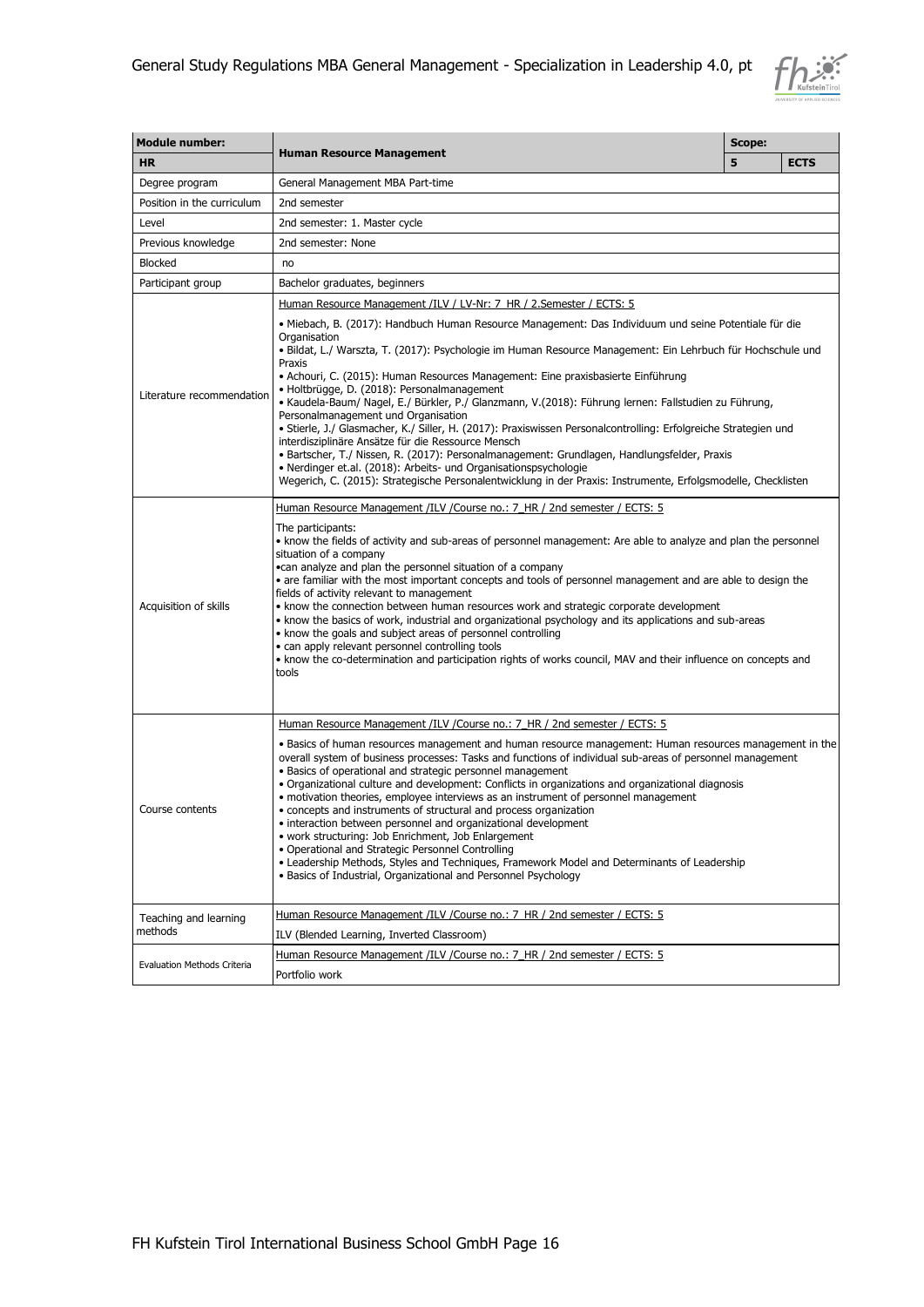

| <b>Module number:</b>            |                                                                                                                                                                                                                                                                                                                                                                                                                                                                                                                                                                                                                                                                                                                                                                                                                                                                                | Scope: |             |  |
|----------------------------------|--------------------------------------------------------------------------------------------------------------------------------------------------------------------------------------------------------------------------------------------------------------------------------------------------------------------------------------------------------------------------------------------------------------------------------------------------------------------------------------------------------------------------------------------------------------------------------------------------------------------------------------------------------------------------------------------------------------------------------------------------------------------------------------------------------------------------------------------------------------------------------|--------|-------------|--|
| <b>MFM</b>                       | <b>Market Research &amp; Methods</b>                                                                                                                                                                                                                                                                                                                                                                                                                                                                                                                                                                                                                                                                                                                                                                                                                                           | 3      | <b>ECTS</b> |  |
| Degree program                   | General Management MBA Part-time                                                                                                                                                                                                                                                                                                                                                                                                                                                                                                                                                                                                                                                                                                                                                                                                                                               |        |             |  |
| Position in the curriculum       | 2nd semester                                                                                                                                                                                                                                                                                                                                                                                                                                                                                                                                                                                                                                                                                                                                                                                                                                                                   |        |             |  |
| Level                            | 2nd semester: 1st Master cycle                                                                                                                                                                                                                                                                                                                                                                                                                                                                                                                                                                                                                                                                                                                                                                                                                                                 |        |             |  |
| Previous knowledge               | 2nd semester: Academic Methods                                                                                                                                                                                                                                                                                                                                                                                                                                                                                                                                                                                                                                                                                                                                                                                                                                                 |        |             |  |
| <b>Blocked</b>                   | no                                                                                                                                                                                                                                                                                                                                                                                                                                                                                                                                                                                                                                                                                                                                                                                                                                                                             |        |             |  |
| Participant group                | Bachelor graduates, beginners                                                                                                                                                                                                                                                                                                                                                                                                                                                                                                                                                                                                                                                                                                                                                                                                                                                  |        |             |  |
| Literature recommendation        | Market Research & Methods /ILV / Course no.: 6 MFM / 2nd semester / ECTS: 3<br>• Magerhans, A. (2016): Marktforschung, Eine praxisorientierte Einführung<br>• Kuß, A./ Wildner, R./ Kreis, H. (2014): Marktforschung, Grundlagen der Datenerhebung und Datenanalyse<br>• Koch, J./ Gebhardt, P. (2016): Marktforschung: Grundlagen und praktische Anwendungen<br>· Theobald, A. (2017): Praxis Online-Marktforschung, Grundlagen - Anwendungsbereiche - Durchführung<br>· Porst, R. (2014): Fragebogen, Ein Arbeitsbuch<br>· Kaiser, R. (2014): Qualitative Experteninterviews, Konzeptionelle Grundlagen und praktische Durchführung<br>• Mayring, P. (2015): Qualitative Inhaltsanalyse: Grundlagen und Techniken<br>• Cleff, T. (2015): Deskriptive Statistik und Explorative Datenanalyse<br>· Duller, C. (2013): Einführung in die Statistik mit EXCEL und SPSS, 3. Aufl. |        |             |  |
| Acquisition of skills            | Market Research & Methods /ILV / Course no.: 6 MFM / 2nd semester / ECTS: 3<br>The participants:<br>• know qualitative and quantitative methods of analysis<br>• know the design aspects of questionnaires: Question types, scale levels, alignment and dimensionality<br>• can evaluate questionnaires and analyze and interpret them using descriptive and simple inferential statistics: Data<br>collection, processing and evaluation<br>• can develop and formulate research questions and create and process research hypotheses<br>• can create and send an online questionnaire and collect and evaluate the data accordingly<br>· can apply inferential statistical evaluation procedures (e.g. in SPSS, Jasp, Datatab, Excel etc.)<br>• can create an interview quideline, conduct and evaluate expert interviews<br>· can conduct a qualitative content analysis    |        |             |  |
| Course contents                  | Market Research & Methods /ILV / Course no.: 6 MFM / 2nd semester / ECTS: 3<br>• Secondary, qualitative, quantitative research<br>· Questionnaire development and design<br>• Data modeling, coding and test procedure selection<br>• Introduction to online questionnaire design: Question variants, dynamic content, sending and evaluating responses<br>· Selected descriptive indicators, extension by inferential statistical methods<br>. Procedure and execution of interviews, transcription, coding of texts (category formation and generalization)<br>• The content-analytical procedure model (qualitative content analysis)                                                                                                                                                                                                                                       |        |             |  |
| Teaching and learning<br>methods | Market Research & Methods /ILV / Course no.: 6 MFM / 2nd semester / ECTS: 3<br>ILV (Blended Learning, Inverted Classroom)                                                                                                                                                                                                                                                                                                                                                                                                                                                                                                                                                                                                                                                                                                                                                      |        |             |  |
| Evaluation Methods Criteria      | Market Research & Methods /ILV / Course no.: 6 MFM / 2nd semester / ECTS: 3<br>Project work                                                                                                                                                                                                                                                                                                                                                                                                                                                                                                                                                                                                                                                                                                                                                                                    |        |             |  |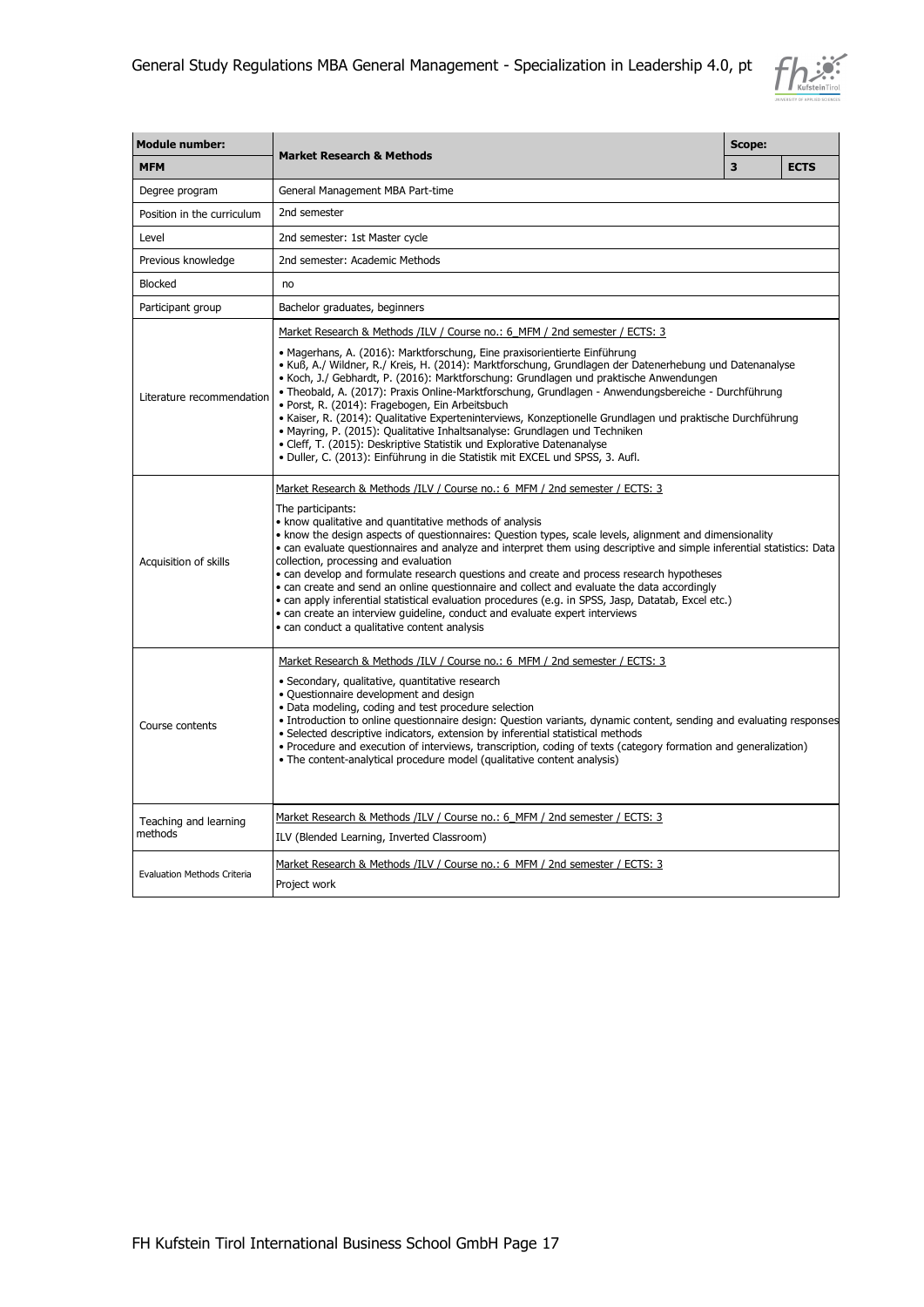

| <b>Module number:</b>              |                                                                                                                                                                                                                                                                                                                                                                                                                                                                                                                                                                                                                                                                             | Scope: |             |  |
|------------------------------------|-----------------------------------------------------------------------------------------------------------------------------------------------------------------------------------------------------------------------------------------------------------------------------------------------------------------------------------------------------------------------------------------------------------------------------------------------------------------------------------------------------------------------------------------------------------------------------------------------------------------------------------------------------------------------------|--------|-------------|--|
| <b>PK</b>                          | Personal development & communication                                                                                                                                                                                                                                                                                                                                                                                                                                                                                                                                                                                                                                        | 5      | <b>ECTS</b> |  |
| Degree program                     | General Management MBA Part-time                                                                                                                                                                                                                                                                                                                                                                                                                                                                                                                                                                                                                                            |        |             |  |
| Position in the curriculum         | 2nd semester                                                                                                                                                                                                                                                                                                                                                                                                                                                                                                                                                                                                                                                                |        |             |  |
| Level                              | 2nd semester: 1st Master cycle                                                                                                                                                                                                                                                                                                                                                                                                                                                                                                                                                                                                                                              |        |             |  |
| Previous knowledge                 | 2nd semester: none                                                                                                                                                                                                                                                                                                                                                                                                                                                                                                                                                                                                                                                          |        |             |  |
| <b>Blocked</b>                     | no                                                                                                                                                                                                                                                                                                                                                                                                                                                                                                                                                                                                                                                                          |        |             |  |
| Participant group                  | Bachelor graduates, beginners                                                                                                                                                                                                                                                                                                                                                                                                                                                                                                                                                                                                                                               |        |             |  |
| Literature recommendation          | Personality Development & Communication /ILV / Course no.: 9 PK / 2nd semester / ECTS: 5<br>Clutterbuck, D. (2016): Coaching Supervision: A Practical Guide for Supervisees<br>Richter, K.F. (2015): Coaching als kreativer Prozess: Werkbuch für Coaching und Supervision mit Gestalt und System<br>Amecke, M. (2020): Basiswissen Systemisches Coaching: Grundlagen der Systemtheorie und Methodenkoffer<br>Khabyuk, O./ Peters H. (2018): Kommunikationsmodelle: Grundlagen - Anwendungsfelder - Grenzen<br>Schulenburg, N. (2017): Exzellent präsentieren: Die Psychologie erfolgreicher Ideenvermittlung - Werkzeuge und<br>Techniken für herausragende Präsentationen |        |             |  |
| Acquisition of skills              | Personality Development & Communication /ILV / Course no.: 9 PK / 2nd semester / ECTS: 5<br>The participants:<br>. know different communication models and communication techniques (e.g. Pacing & Leading) and know how to<br>apply them<br>• know the basics of rhetoric<br>• know the basics of NLP<br>• know how to compare their own self-perception with the perception of others<br>. know the basics of supervision and coaching and know how to apply them in practice<br>• know how to present and arque in a self-confident and professional way                                                                                                                 |        |             |  |
| Course contents                    | Personality Development & Communication /ILV / Course no.: 9 PK / 2nd semester / ECTS: 5<br>• Fundamentals: Supervision and coaching theories with practical application<br>• Coaching approaches for executives and promoting resilience<br>• Rhetoric, conversation and presentation techniques<br>. Dealing with one's own limits: Identifying beliefs and blind spots<br>• Motivational theories                                                                                                                                                                                                                                                                        |        |             |  |
| Teaching and learning<br>methods   | Personality Development & Communication /ILV / Course no.: 9 PK / 2nd semester / ECTS: 5                                                                                                                                                                                                                                                                                                                                                                                                                                                                                                                                                                                    |        |             |  |
|                                    | ILV (Blended Learning, Inverted Classroom)                                                                                                                                                                                                                                                                                                                                                                                                                                                                                                                                                                                                                                  |        |             |  |
|                                    | Personality Development & Communication /ILV / Course no.: 9 PK / 2nd semester / ECTS: 5                                                                                                                                                                                                                                                                                                                                                                                                                                                                                                                                                                                    |        |             |  |
| <b>Evaluation Methods Criteria</b> | Presentation & Portfolio Work                                                                                                                                                                                                                                                                                                                                                                                                                                                                                                                                                                                                                                               |        |             |  |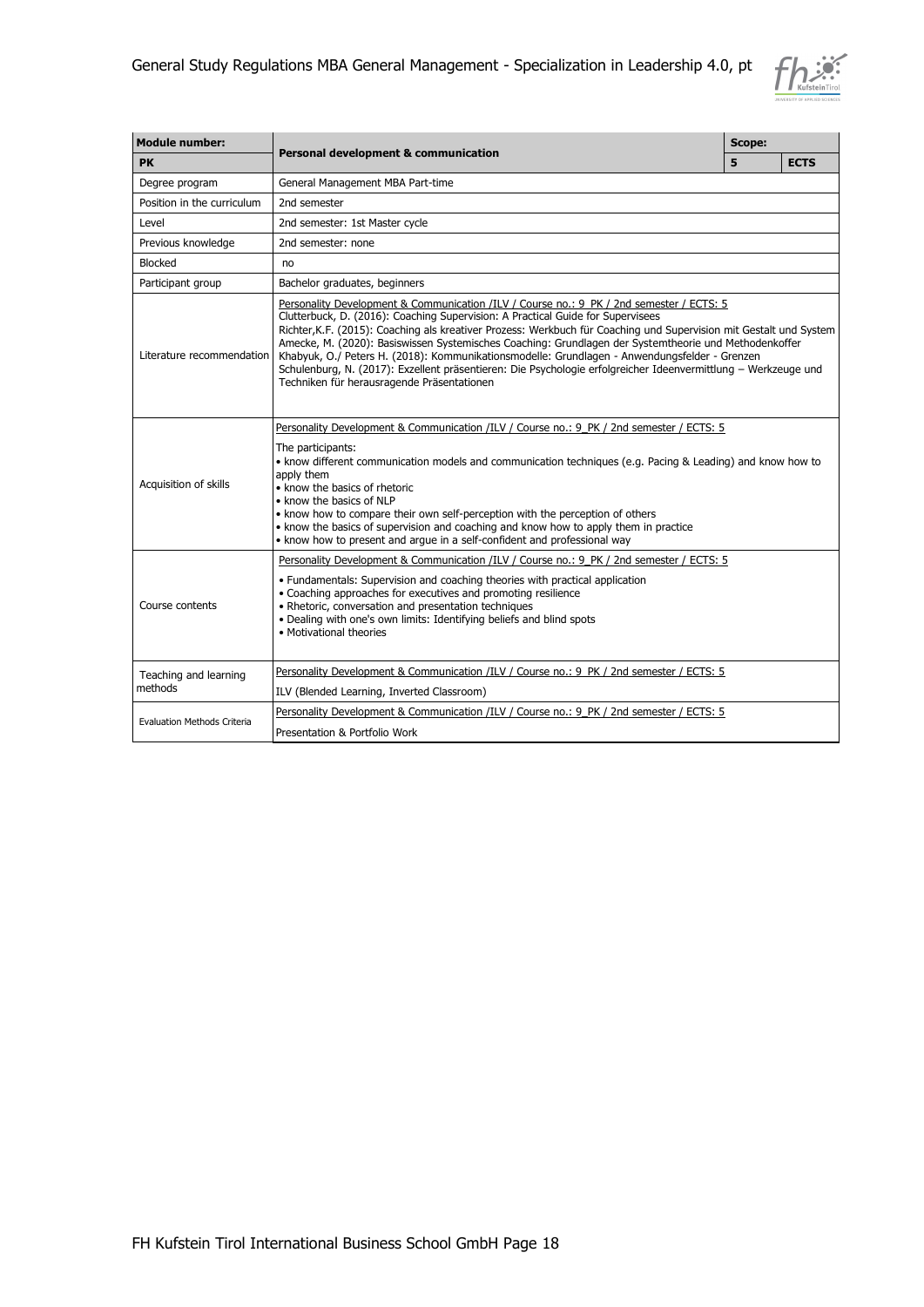

| <b>Module number:</b>       |                                                                                                                                                                                                                                                                                                                                                                                                                                                                                                                                                                                                                                                                                                                                                                                                                                                                                                                                                                                                                                                                                | Scope: |             |  |
|-----------------------------|--------------------------------------------------------------------------------------------------------------------------------------------------------------------------------------------------------------------------------------------------------------------------------------------------------------------------------------------------------------------------------------------------------------------------------------------------------------------------------------------------------------------------------------------------------------------------------------------------------------------------------------------------------------------------------------------------------------------------------------------------------------------------------------------------------------------------------------------------------------------------------------------------------------------------------------------------------------------------------------------------------------------------------------------------------------------------------|--------|-------------|--|
| <b>RFF</b>                  | Law for managers                                                                                                                                                                                                                                                                                                                                                                                                                                                                                                                                                                                                                                                                                                                                                                                                                                                                                                                                                                                                                                                               | 5      | <b>ECTS</b> |  |
| Degree program              | General Management MBA Part-time                                                                                                                                                                                                                                                                                                                                                                                                                                                                                                                                                                                                                                                                                                                                                                                                                                                                                                                                                                                                                                               |        |             |  |
| Position in the curriculum  | 2nd semester                                                                                                                                                                                                                                                                                                                                                                                                                                                                                                                                                                                                                                                                                                                                                                                                                                                                                                                                                                                                                                                                   |        |             |  |
| Level                       | 2nd semester: 1. Master cycle                                                                                                                                                                                                                                                                                                                                                                                                                                                                                                                                                                                                                                                                                                                                                                                                                                                                                                                                                                                                                                                  |        |             |  |
| Previous knowledge          | 2nd semester: None                                                                                                                                                                                                                                                                                                                                                                                                                                                                                                                                                                                                                                                                                                                                                                                                                                                                                                                                                                                                                                                             |        |             |  |
| <b>Blocked</b>              | no                                                                                                                                                                                                                                                                                                                                                                                                                                                                                                                                                                                                                                                                                                                                                                                                                                                                                                                                                                                                                                                                             |        |             |  |
| Participant group           | Bachelor graduates, beginners                                                                                                                                                                                                                                                                                                                                                                                                                                                                                                                                                                                                                                                                                                                                                                                                                                                                                                                                                                                                                                                  |        |             |  |
| Literature recommendation   | Law for Managers /ILV / Course no.: 8 RFF / 2nd semester / ECTS: 5<br>Grundlagen:<br>Vieweg, K., & Fischer, M. (2019) Wirtschaftsrecht: Grundlagen<br>Bydlinski, P. (2017) Grundzüge des Privatrechts: Für Ausbildung und Praxis<br>Arbeitsrecht & Arbeitsvertragsgestaltung:<br>Bährle, R. (2019). Arbeitsrecht für Arbeitgeber: Tipps zur Vermeidung von kostspieligen Fehlern – Mit zahlreichen<br>Beispielen und Vorlagen für die betriebliche Praxis<br>Brodil, W., & Risak, M. (2019). Arbeitsrecht in Grundzügen<br>Laimer, H. G., & Wieser, L. (2019). Arbeitsrecht für HR und Personalwesen<br>Haftungsrechtliche Aspekte des Managements:<br>Bollenberger, M. (2017). Geschäftsführerhaftung: Haftung des Geschäftsführers, der Gesellschaft und der<br>Gesellschafter der GmbH<br>Eberhardt, S. R., & Gurmann, S. (2016) (Hrsg.). Managementhaftung in der Praxis<br>Ertl, P., Gerlach, R., Griesmayr, N., & Murhi, G. (2019). Persönliche Haftung der Geschäftsführer, Vorstände und<br>Aufsichtsräte                                                              |        |             |  |
| Acquisition of skills       | Law for Managers /ILV / Course no.: 8 RFF / 2nd semester / ECTS: 5<br>The acquisition of skills is divided into basics, labor law and drafting of employment contracts and liability aspects of<br>management.<br>The participants<br>• know the general civil and private law aspects of entrepreneurial activity<br>• understand basic legal principles, which are conveyed by means of concrete examples of frequent problem cases<br>in legal practice<br>• know the basics of the General Data Protection Regulation<br>• know the differences and similarities in the formation of contracts and the resulting obligations for both the<br>employee and the employer<br>• know the differences and similarities in the drafting of contracts<br>• can assess and reflect on practical cases<br>• can draw up components of employment contracts in principle<br>• know the essential aspects of liability law relevant to managers and managing directors<br>. Know the essential problems and possible solutions in connection with third party interests of creditors, |        |             |  |
| Course contents             | competitors, consumers, employees, investors and tax authorities<br>Law for Managers /ILV / Course no.: 8 RFF / 2nd semester / ECTS: 5<br>Fundamentals:<br>· Distinction between private law and public law<br>• Basics of property law<br>• The natural and legal person (legal capacity and capacity to act)<br>• General contract law<br>· Basic data protection regulation<br>• Legal forms of companies<br>Labor law & drafting of employment contracts:<br>• Elements and drafting of the employment contract<br>• Rights and duties of employer and employee<br>• Co-determination, dismissal and protection against dismissal<br>Liability aspects of management:<br>· Overview of corporate criminal law<br>• Basics of liability and insurance issues<br>• Liability avoidance and aspects of competition and corporate law                                                                                                                                                                                                                                          |        |             |  |
| Teaching and learning       | Law for Managers /ILV / Course no.: 8 RFF / 2nd semester / ECTS: 5                                                                                                                                                                                                                                                                                                                                                                                                                                                                                                                                                                                                                                                                                                                                                                                                                                                                                                                                                                                                             |        |             |  |
| methods                     | ILV (Blended Learning, Inverted Classroom)                                                                                                                                                                                                                                                                                                                                                                                                                                                                                                                                                                                                                                                                                                                                                                                                                                                                                                                                                                                                                                     |        |             |  |
| Evaluation Methods Criteria | Law for Managers /ILV / Course no.: 8_RFF / 2nd semester / ECTS: 5                                                                                                                                                                                                                                                                                                                                                                                                                                                                                                                                                                                                                                                                                                                                                                                                                                                                                                                                                                                                             |        |             |  |
|                             | Final exam                                                                                                                                                                                                                                                                                                                                                                                                                                                                                                                                                                                                                                                                                                                                                                                                                                                                                                                                                                                                                                                                     |        |             |  |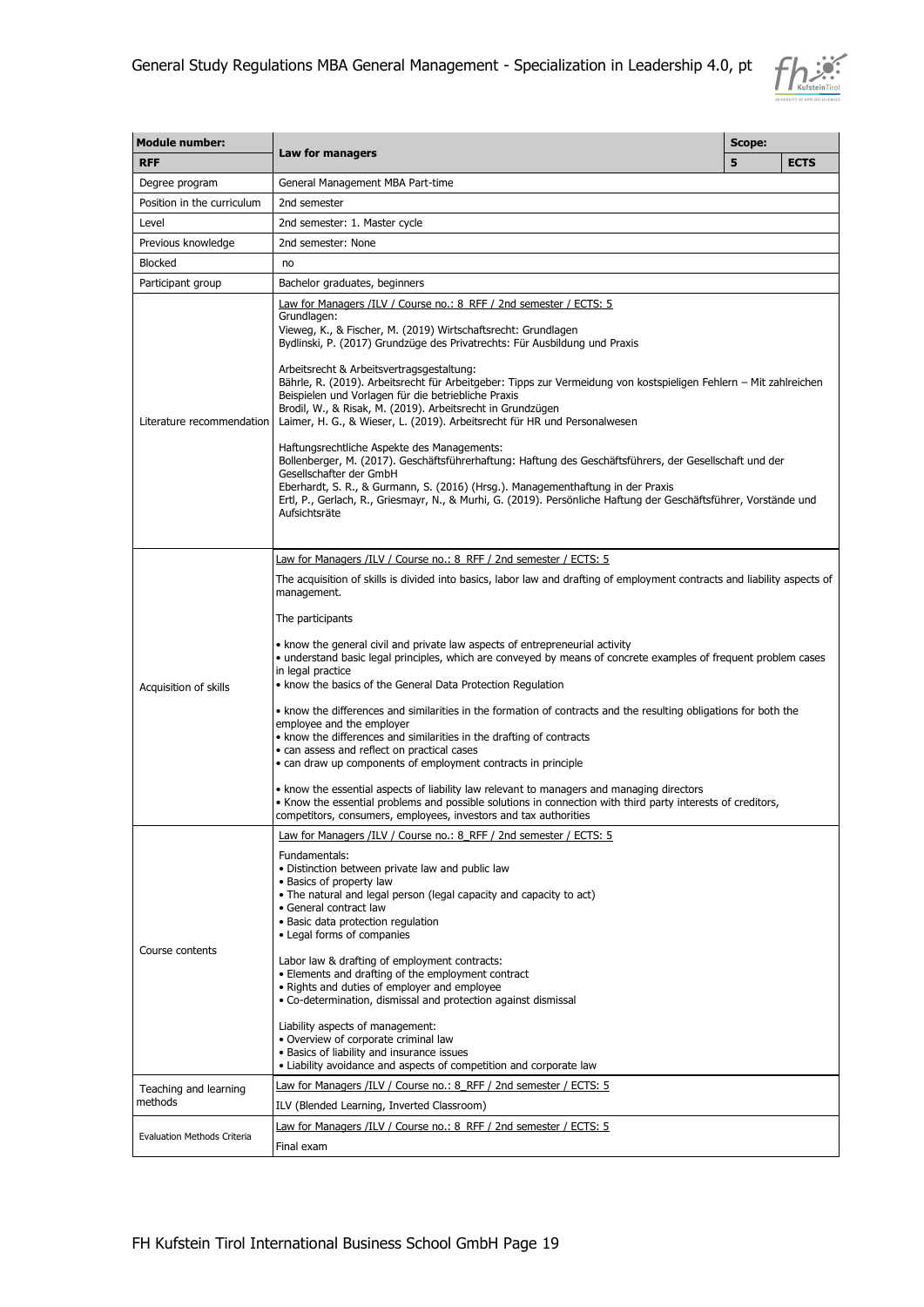

| <b>Module number:</b>              |                                                                                                                                                                                                                                                                                                                                                                                                                                                                                                                                                                                                                                                                                                                                                                                                                                                                                                                                                                        | Scope:         |             |  |
|------------------------------------|------------------------------------------------------------------------------------------------------------------------------------------------------------------------------------------------------------------------------------------------------------------------------------------------------------------------------------------------------------------------------------------------------------------------------------------------------------------------------------------------------------------------------------------------------------------------------------------------------------------------------------------------------------------------------------------------------------------------------------------------------------------------------------------------------------------------------------------------------------------------------------------------------------------------------------------------------------------------|----------------|-------------|--|
| <b>WAII</b>                        | <b>Academic Methods II: Coaching &amp; Mentoring</b>                                                                                                                                                                                                                                                                                                                                                                                                                                                                                                                                                                                                                                                                                                                                                                                                                                                                                                                   | $\overline{2}$ | <b>ECTS</b> |  |
| Degree program                     | General Management MBA Part-time                                                                                                                                                                                                                                                                                                                                                                                                                                                                                                                                                                                                                                                                                                                                                                                                                                                                                                                                       |                |             |  |
| Position in the curriculum         | 2nd semester                                                                                                                                                                                                                                                                                                                                                                                                                                                                                                                                                                                                                                                                                                                                                                                                                                                                                                                                                           |                |             |  |
| Level                              | 2nd semester: 1st Master cycle                                                                                                                                                                                                                                                                                                                                                                                                                                                                                                                                                                                                                                                                                                                                                                                                                                                                                                                                         |                |             |  |
| Previous knowledge                 | 2nd semester: Academic Methods I                                                                                                                                                                                                                                                                                                                                                                                                                                                                                                                                                                                                                                                                                                                                                                                                                                                                                                                                       |                |             |  |
| Blocked                            | no                                                                                                                                                                                                                                                                                                                                                                                                                                                                                                                                                                                                                                                                                                                                                                                                                                                                                                                                                                     |                |             |  |
| Participant group                  | Bachelor graduates, beginners                                                                                                                                                                                                                                                                                                                                                                                                                                                                                                                                                                                                                                                                                                                                                                                                                                                                                                                                          |                |             |  |
|                                    | Academic Methods II: Coaching & Mentoring / SE / Course no.: 10 WAII / 2nd semester / ECTS: 2                                                                                                                                                                                                                                                                                                                                                                                                                                                                                                                                                                                                                                                                                                                                                                                                                                                                          |                |             |  |
| Literature recommendation          | Matthiesen, V. (2020): ZEITMANAGEMENT - Die Kunst der perfekten Organisation: Wie Sie mit Hilfe von effizientem<br>Selbstmanagement Ihre Produktivität und Motivation ganz einfach steigern und all Ihre Ziele erreichen<br>Franck, N. (2019): Handbuch Wissenschaftliches Schreiben: Eine Anleitung von A bis Z<br>Manschwetus, U. (2016): Ratgeber wissenschaftliches Arbeiten: Leicht verständliche Anleitung für das Schreiben<br>wissenschaftlicher Texte im Studium                                                                                                                                                                                                                                                                                                                                                                                                                                                                                              |                |             |  |
|                                    | Academic Methods II: Coaching & Mentoring /SE / Course no.: 10 WAII / 2nd semester / ECTS: 2                                                                                                                                                                                                                                                                                                                                                                                                                                                                                                                                                                                                                                                                                                                                                                                                                                                                           |                |             |  |
| Acquisition of skills              | The participants:<br>• are able to independently develop and elaborate a course-specific topic and to check and apply it using scientific<br>methods<br>• are able to identify a suitable topic for their Master Thesis and to narrow it down to a workable level<br>• are able to define a suitable objective, research question and method<br>• know the components of an exposé and know how to implement them<br>• are able to prepare and present their ideas in a comprehensible way<br>• are able to critically discuss, reflect and thus further develop their ideas and those of their fellow students against<br>the background of the academic "state of the art"                                                                                                                                                                                                                                                                                           |                |             |  |
| Course contents                    | Academic Methods II: Coaching & Mentoring /SE / Course no.: 10 WAII / 2nd semester / ECTS: 2<br>In this course, a group of students is assigned a mentor who accompanies and supports the students through the<br>process of finding ideas for a Master Thesis topic to the implementation of an exposé. Individual mentoring, but also<br>exchange within the group is activated, guided and encouraged. This should trigger a first process of finding ideas<br>for topics of the Master Thesis and initiate a description of the project in the form of an exposé.<br>• Techniques of topic identification, development, delimitation and preparation (pre-exposé)<br>• Presentation and discussion of best practice exposés and theses<br>• Individual coaching and mentoring on possible guestions regarding the Master Thesis<br>• Intensive exchange and promotion of creativity<br>• Academic reviews: Digital library and research tools<br>· Exposé creation |                |             |  |
| Teaching and learning              | Academic Methods II: Coaching & Mentoring / SE / Course no.: 10 WAII / 2nd semester / ECTS: 2                                                                                                                                                                                                                                                                                                                                                                                                                                                                                                                                                                                                                                                                                                                                                                                                                                                                          |                |             |  |
| methods                            | ILV (Blended Learning, Inverted Classroom)                                                                                                                                                                                                                                                                                                                                                                                                                                                                                                                                                                                                                                                                                                                                                                                                                                                                                                                             |                |             |  |
| <b>Evaluation Methods Criteria</b> | Academic Methods II: Coaching & Mentoring /SE / Course no.: 10 WAII / 2nd semester / ECTS: 2<br>Presentation                                                                                                                                                                                                                                                                                                                                                                                                                                                                                                                                                                                                                                                                                                                                                                                                                                                           |                |             |  |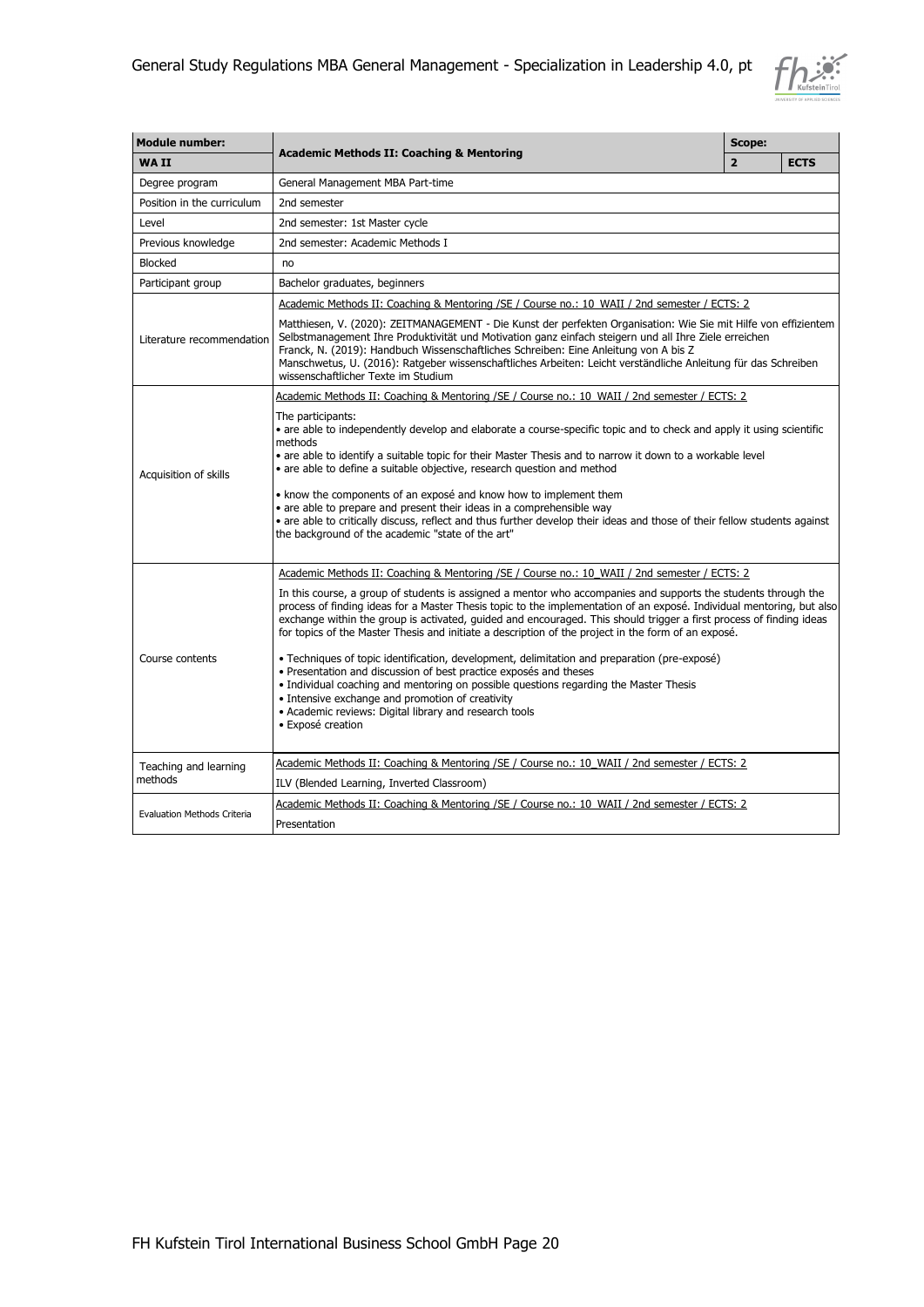

| <b>Module number:</b>              |                                                                                                                                                                                                                                                                                                                                                                                                                                                              | Scope: |             |  |  |
|------------------------------------|--------------------------------------------------------------------------------------------------------------------------------------------------------------------------------------------------------------------------------------------------------------------------------------------------------------------------------------------------------------------------------------------------------------------------------------------------------------|--------|-------------|--|--|
| <b>IFL</b>                         | Integrative case study in leadership management                                                                                                                                                                                                                                                                                                                                                                                                              | 5      | <b>ECTS</b> |  |  |
| Degree program                     | General Management MBA Part-time                                                                                                                                                                                                                                                                                                                                                                                                                             |        |             |  |  |
| Position in the curriculum         | 3rd semester                                                                                                                                                                                                                                                                                                                                                                                                                                                 |        |             |  |  |
| Level                              | 3rd semester: 1st Master cycle                                                                                                                                                                                                                                                                                                                                                                                                                               |        |             |  |  |
| Previous knowledge                 | 3rd semester: Modules from the 1st and 2nd semester                                                                                                                                                                                                                                                                                                                                                                                                          |        |             |  |  |
| <b>Blocked</b>                     | no                                                                                                                                                                                                                                                                                                                                                                                                                                                           |        |             |  |  |
| Participant group                  | Bachelor graduates, beginners                                                                                                                                                                                                                                                                                                                                                                                                                                |        |             |  |  |
|                                    | Integrative Case Study in Leadership Management (elective)* /PT / Course no.: 12_IFL / 3rd semester /                                                                                                                                                                                                                                                                                                                                                        |        |             |  |  |
| Literature recommendation          | Patzak, G./ Rattay, G. (2017) Projektmanagement: Projekte, Projektportfolios, Programme und<br>projektorientierte Unternehmen.<br>Schöneck, N. M./Voß, W. (2013) Das Forschungsprojekt: Planung, Durchführung und Auswertung einer<br>quantitativen Studie.<br>Preußig, J. (2018) Agiles Projektmanagement: Agilität und Scrumim klassischen Projektumfeld.<br>Ahlemann, F. (2013): Strategisches Projektmanagement: Praxisleitfaden, Fallstudien und Trends |        |             |  |  |
|                                    | Integrative Case Study in Leadership Management (elective)* /PT / Course no.: 12 IFL / 3rd semester /                                                                                                                                                                                                                                                                                                                                                        |        |             |  |  |
|                                    | The participants apply their theoretical and practical knowledge from the first two semesters to<br>independently work on a practice-oriented project from their chosen specialization.                                                                                                                                                                                                                                                                      |        |             |  |  |
| Acquisition of skills              | The participations are able to:<br>· independently identify problems and tasks from a given objective<br>• independently collect and analyze data<br>· independently take on project management<br>· independently develop solutions and present results<br>• independently develop specialist knowledge to solve specific problems and apply specialist knowledge to<br>the situation                                                                       |        |             |  |  |
|                                    | The participants know about the importance of:<br>- Project communication<br>- self-organization<br>- time management<br>- organizational skills<br>- stress management and resilience and can put this into practice                                                                                                                                                                                                                                        |        |             |  |  |
|                                    | Participants must carry out a project of 5 ECTS = 125 h independently in small groups. The basis for this is<br>a set objective. In order to also build on the social skills of the students, the projects are carried out in<br>student teams under independent leadership and team building, planning, monitoring, communication,<br>coordination, budgeting, etc.). The role of the course leader is focused on coaching the students.                    |        |             |  |  |
|                                    | Depending on the practical project or integrative case study, skills such as the analysis of a business case,<br>economically responsible decision-making competence, risk management, intercultural action competence,<br>organizational and social competence, budget competence and project management are forced and taught.<br>The abovementioned learning and teaching objectives are ensured by an actual implementation of the<br>solution approach. |        |             |  |  |
| Course contents                    | Exemplary presentation of the course content to be taught:<br>Joint kick-off course<br>Project client briefing<br>Project development and management<br>Interim presentations and final presentation<br>Coaching<br>Implementation or completion<br>Support during implementation<br>Follow-up reporting and documentation<br>Project presentation                                                                                                           |        |             |  |  |
|                                    | Integrative Case Study in Leadership Management (elective)* /PT / Course no.: 12 IFL / 3rd semester /                                                                                                                                                                                                                                                                                                                                                        |        |             |  |  |
| Teaching and learning methods      | ILV (Blended Learning, Inverted Classroom) and Project                                                                                                                                                                                                                                                                                                                                                                                                       |        |             |  |  |
| <b>Evaluation Methods Criteria</b> | Integrative Case Study in Leadership Management (elective)* /PT / Course no.: 12_IFL / 3rd semester /<br>Project work                                                                                                                                                                                                                                                                                                                                        |        |             |  |  |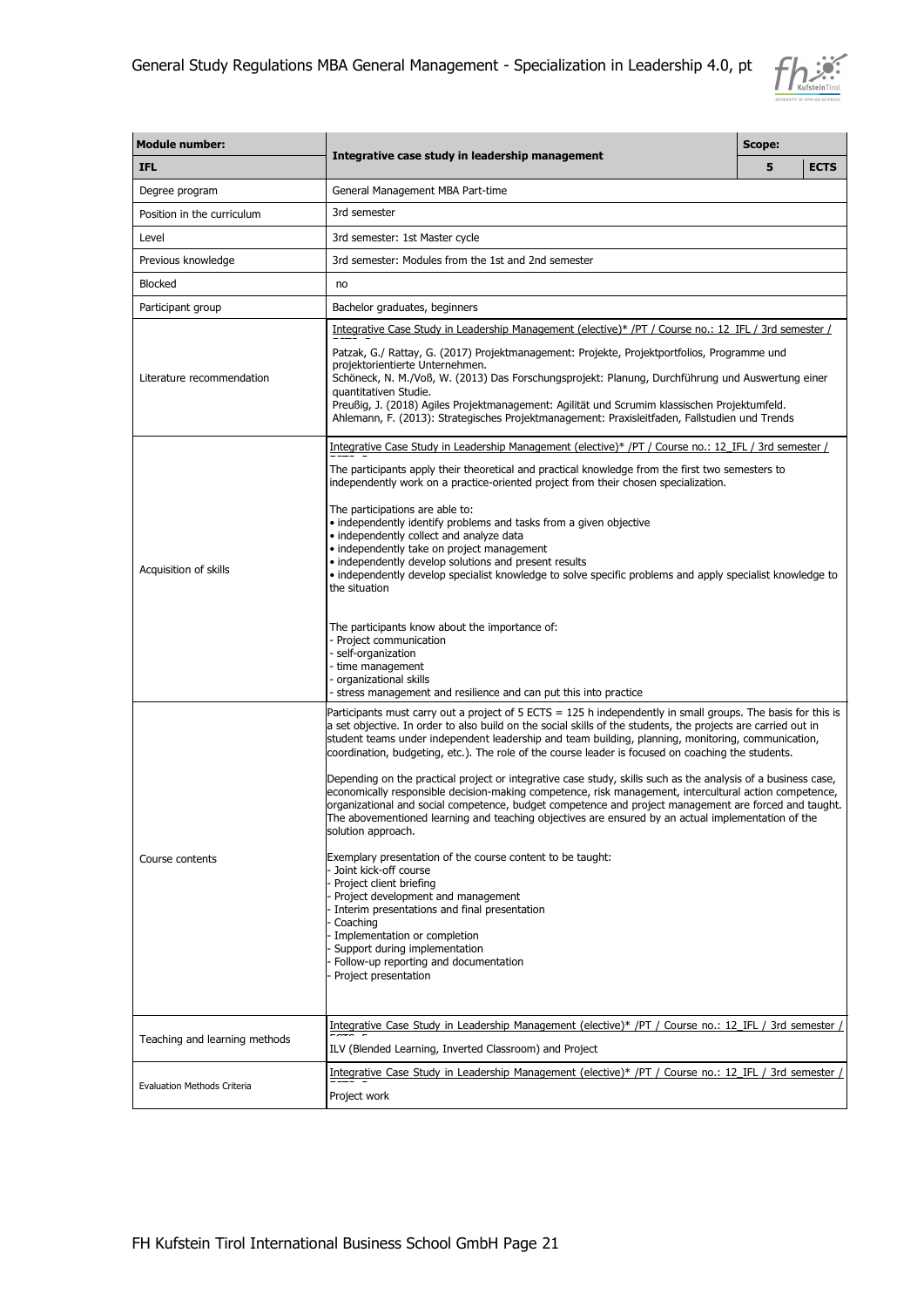

| <b>Module number:</b>              |                                                                                                                                                                                                                                                                                                                                                                                                                                                                                                                                                                                                                                                                                                                                                                      | Scope: |             |
|------------------------------------|----------------------------------------------------------------------------------------------------------------------------------------------------------------------------------------------------------------------------------------------------------------------------------------------------------------------------------------------------------------------------------------------------------------------------------------------------------------------------------------------------------------------------------------------------------------------------------------------------------------------------------------------------------------------------------------------------------------------------------------------------------------------|--------|-------------|
| <b>LDZ</b>                         | Leadership in the digital age                                                                                                                                                                                                                                                                                                                                                                                                                                                                                                                                                                                                                                                                                                                                        | 5      | <b>ECTS</b> |
| Degree program                     | General Management MBA Part-time                                                                                                                                                                                                                                                                                                                                                                                                                                                                                                                                                                                                                                                                                                                                     |        |             |
| Position in the curriculum         | 3rd semester                                                                                                                                                                                                                                                                                                                                                                                                                                                                                                                                                                                                                                                                                                                                                         |        |             |
| Level                              | 3rd semester: 1st Master cycle                                                                                                                                                                                                                                                                                                                                                                                                                                                                                                                                                                                                                                                                                                                                       |        |             |
| Previous knowledge                 | 3rd semester: None                                                                                                                                                                                                                                                                                                                                                                                                                                                                                                                                                                                                                                                                                                                                                   |        |             |
| Blocked                            | no                                                                                                                                                                                                                                                                                                                                                                                                                                                                                                                                                                                                                                                                                                                                                                   |        |             |
| Participant group                  | Bachelor graduates, beginners                                                                                                                                                                                                                                                                                                                                                                                                                                                                                                                                                                                                                                                                                                                                        |        |             |
| Literature recommendation          | Leadership in the Digital Age (elective)* /ILV / Course no.: 13 LDZ / 3rd semester / ECTS: 5<br>Creusen, U., Gall, B., & Hackl, O. (2017). Digital leadership: führung in zeiten des digitalen wandels.<br>Petry, T. (2019). Digital Leadership: Erfolgreiches Führen in Zeiten der Digital Economy.<br>Brandes, U., Gemmer, P., Koschek, H., & Schültken, L. (2014). Management Y: Agile, scrum, design<br>thinking & Co.: So gelingt der Wandel zur attraktiven und zukunftsfähigen Organisation.<br>Glogger, B., & Margetich, J. (2014). Das Scrum-Prinzip-Agile Organisationen aufbauen und gestalten.<br>Schäffer-Poeschel Verlag, Stuttgart.<br>Grote, S., & Goyk, R. (Eds.). (2017). Führungsinstrumente aus dem Silicon Valley: Konzepte und<br>Kompetenzen. |        |             |
| Acquisition of skills              | Leadership in the Digital Age (elective)* /ILV / Course no.: 13 LDZ / 3rd semester / ECTS: 5<br>The participants:<br>• know the basics of leadership in an agile context<br>• know new organizational roles and digital leadership competencies<br>• can reflect on their leadership style and adapt it to the requirements of digitalization<br>• can manage change processes with agile methods as a leader<br>• know the challenges of agile transformation and can transfer them to their organization<br>• are able to lead in an emotionally intelligent and situational way in the VUCA world                                                                                                                                                                 |        |             |
| Course contents                    | Leadership in the Digital Age (elective)* /ILV / Course no.: 13 LDZ / 3rd semester / ECTS: 5<br>• Basics of leadership and central leadership theories<br>• Leadership style typologies<br>· Digital leadership<br>• Basics of agile culture and agile leadership<br>• Basics of SCRUM<br>• Leadership culture in the VUCA world                                                                                                                                                                                                                                                                                                                                                                                                                                     |        |             |
| Teaching and learning methods      | Leadership in the Digital Age (elective)* /ILV / Course no.: 13 LDZ / 3rd semester / ECTS: 5<br>ILV (Blended Learning, Inverted Classroom)<br>Portfolio work                                                                                                                                                                                                                                                                                                                                                                                                                                                                                                                                                                                                         |        |             |
| <b>Evaluation Methods Criteria</b> |                                                                                                                                                                                                                                                                                                                                                                                                                                                                                                                                                                                                                                                                                                                                                                      |        |             |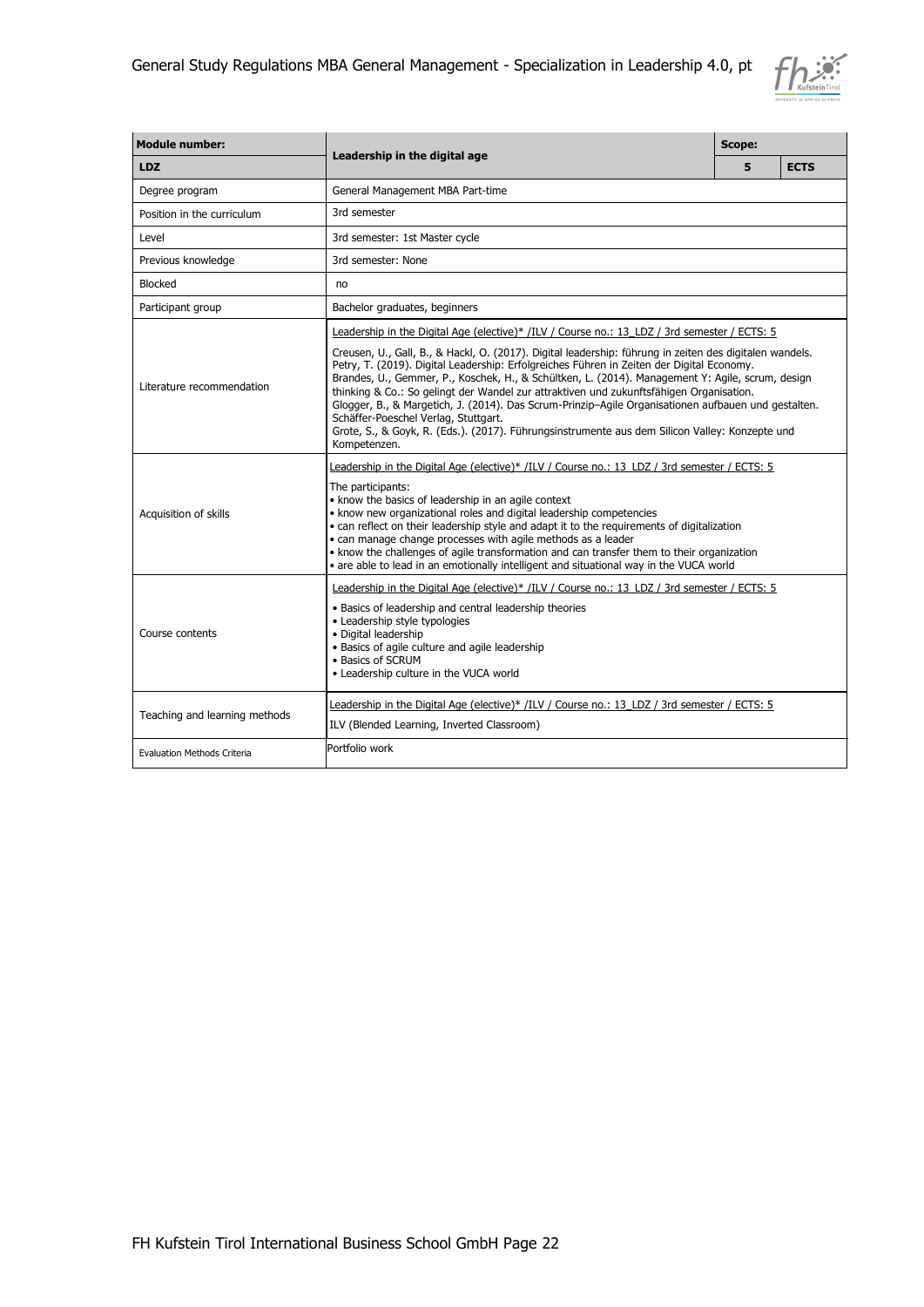

| <b>Module number:</b>              |                                                                                                                                                                                                                                                                                                                                                                                                                                                                                                                                                                                                                                                                                             | <b>Scope:</b> |             |  |
|------------------------------------|---------------------------------------------------------------------------------------------------------------------------------------------------------------------------------------------------------------------------------------------------------------------------------------------------------------------------------------------------------------------------------------------------------------------------------------------------------------------------------------------------------------------------------------------------------------------------------------------------------------------------------------------------------------------------------------------|---------------|-------------|--|
| <b>PM</b>                          | <b>Psychology for managers</b>                                                                                                                                                                                                                                                                                                                                                                                                                                                                                                                                                                                                                                                              | 5             | <b>ECTS</b> |  |
| Degree program                     | General Management MBA Part-time                                                                                                                                                                                                                                                                                                                                                                                                                                                                                                                                                                                                                                                            |               |             |  |
| Position in the curriculum         | 3rd semester                                                                                                                                                                                                                                                                                                                                                                                                                                                                                                                                                                                                                                                                                |               |             |  |
| Level                              | 3rd semester: 1st Master cycle                                                                                                                                                                                                                                                                                                                                                                                                                                                                                                                                                                                                                                                              |               |             |  |
| Previous knowledge                 | 3rd semester: None                                                                                                                                                                                                                                                                                                                                                                                                                                                                                                                                                                                                                                                                          |               |             |  |
| Blocked                            | no                                                                                                                                                                                                                                                                                                                                                                                                                                                                                                                                                                                                                                                                                          |               |             |  |
| Participant group                  | Bachelor graduates, beginners                                                                                                                                                                                                                                                                                                                                                                                                                                                                                                                                                                                                                                                               |               |             |  |
| Literature recommendation          | Psychology for Managers (elective)* /ILV /Course no.: 14 PM / 3rd semester / ECTS: 5<br>Asendorpf, J. B., & Neyer, F. J. (2012). Psychologie der Persönlichkeit<br>Stemmler, G., Hagemann, D., Amelang, M. & Bartussek, D. (2010). Differentielle Psychologie und<br>Persönlichkeitsforschung<br>Rammsayer, T. & Weber, H. (2016). Differentielle Psychologie - Persönlichkeitstheorien<br>Kutzschenbach, C. (2013). Souverän führen: Zielorientiert motivieren, effektiv managen, strategisch<br>planen.<br>Revers, A. (2018). Wie Menschen ticken: Psychologie für Manager: Interessantes, Spannendes und<br>Skurriles für Führungskräfte                                                 |               |             |  |
| Acquisition of skills              | Psychology for Managers (elective)* /ILV /Course no.: 14 PM / 3rd semester / ECTS: 5<br>The participants:<br>• know basic theories, terms and methods of personality psychology • know different areas of personality<br>(e.g. temperament, intelligence, motives, self-concept)<br>. know the significance of gender differences and cultural differences in different personality traits<br>• can recognize personality traits in themselves and others<br>• can transfer different psychological aspects to their own working environment<br>• can develop concrete individual approaches for differentiated dealings with different<br>employees/personalities/interlocutors/colleagues |               |             |  |
| Course contents                    | Psychology for Managers (elective)* /ILV /Course no.: 14 PM / 3rd semester / ECTS: 5<br>. Overview of the most important basic terms and issues, paradigms, theories and methods of personality<br>psychology<br>• Classification of personality (Big Five and personality types)<br>• Development of individual differences<br>• Appreciation and dealing with different personalities<br>• Basics of leadership psychology<br>• Individual employee management and "type-appropriate" communication                                                                                                                                                                                       |               |             |  |
| Teaching and learning methods      | Psychology for Managers (elective)* /ILV /Course no.: 14 PM / 3rd semester / ECTS: 5<br>ILV (Blended Learning, Inverted Classroom)                                                                                                                                                                                                                                                                                                                                                                                                                                                                                                                                                          |               |             |  |
| <b>Evaluation Methods Criteria</b> | Portfolio work                                                                                                                                                                                                                                                                                                                                                                                                                                                                                                                                                                                                                                                                              |               |             |  |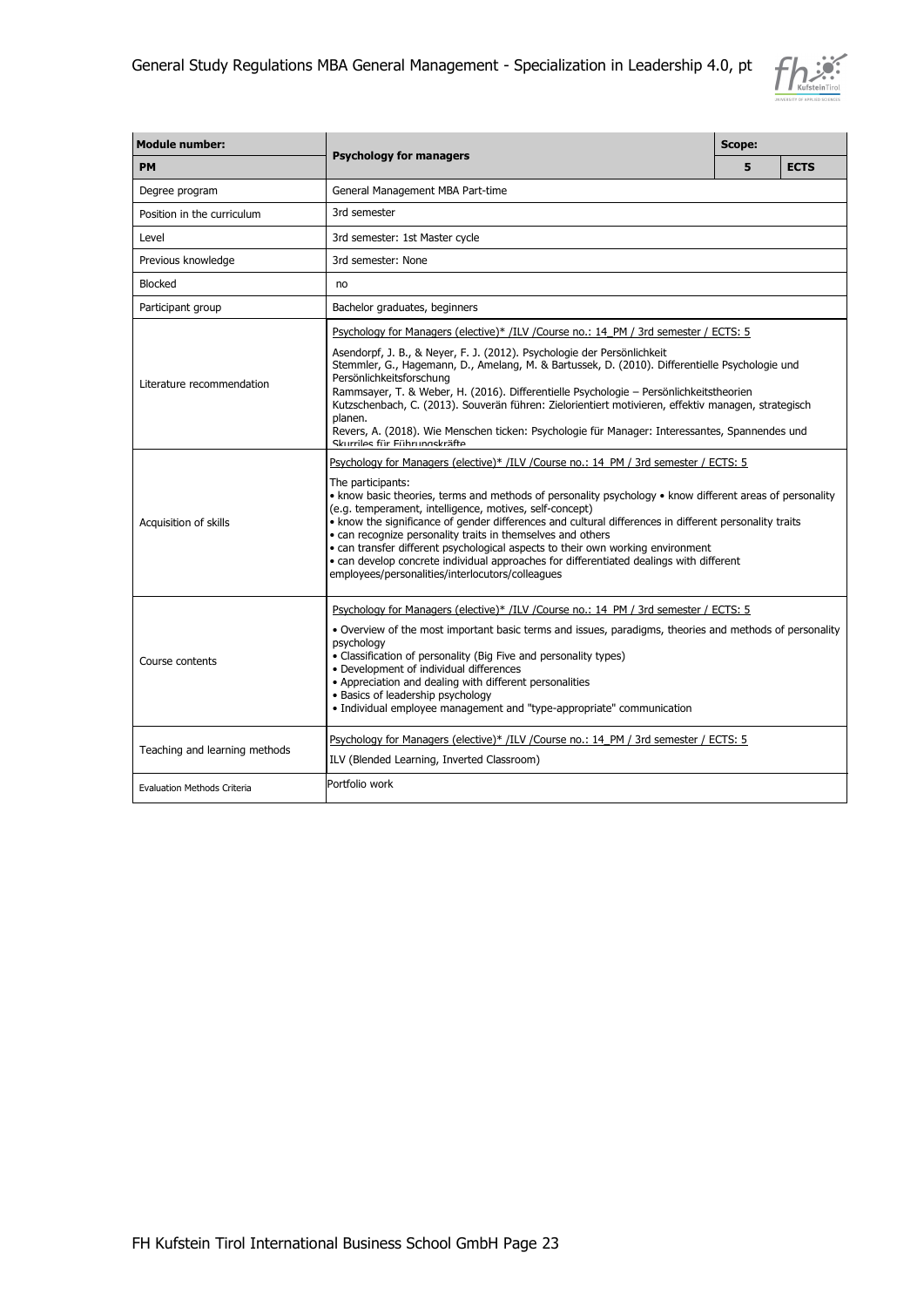

| <b>Module number:</b>              |                                                                                                                                                                                                                                                                                                                                                                                                                                                                                                                                                                                                                                                                                                                                                                                   |   | <b>Scope:</b> |  |  |
|------------------------------------|-----------------------------------------------------------------------------------------------------------------------------------------------------------------------------------------------------------------------------------------------------------------------------------------------------------------------------------------------------------------------------------------------------------------------------------------------------------------------------------------------------------------------------------------------------------------------------------------------------------------------------------------------------------------------------------------------------------------------------------------------------------------------------------|---|---------------|--|--|
| <b>TLM</b>                         | <b>Trends in Leadership Management</b>                                                                                                                                                                                                                                                                                                                                                                                                                                                                                                                                                                                                                                                                                                                                            | 5 | <b>ECTS</b>   |  |  |
| Degree program                     | General Management MBA Part-time                                                                                                                                                                                                                                                                                                                                                                                                                                                                                                                                                                                                                                                                                                                                                  |   |               |  |  |
| Position in the curriculum         | 3rd semester                                                                                                                                                                                                                                                                                                                                                                                                                                                                                                                                                                                                                                                                                                                                                                      |   |               |  |  |
| Level                              | 3rd semester: 1st Master cycle                                                                                                                                                                                                                                                                                                                                                                                                                                                                                                                                                                                                                                                                                                                                                    |   |               |  |  |
| Previous knowledge                 | 3rd semester: none                                                                                                                                                                                                                                                                                                                                                                                                                                                                                                                                                                                                                                                                                                                                                                |   |               |  |  |
| <b>Blocked</b>                     | no                                                                                                                                                                                                                                                                                                                                                                                                                                                                                                                                                                                                                                                                                                                                                                                |   |               |  |  |
| Participant group                  | Bachelor graduates, beginners                                                                                                                                                                                                                                                                                                                                                                                                                                                                                                                                                                                                                                                                                                                                                     |   |               |  |  |
| Literature recommendation          | Trends in Leadership Management (elective)* /ILV / Course no.: 11 TLM / 3rd semester / ECTS: 5<br>The recommended reading is structured according to the selected trend topic                                                                                                                                                                                                                                                                                                                                                                                                                                                                                                                                                                                                     |   |               |  |  |
| Acquisition of skills              | Trends in Leadership Management (elective)* /ILV / Course no.: 11 TLM / 3rd semester / ECTS: 5<br>The contents of this ILV are not fixed, but are adapted to the currently prevailing trends, which determines<br>the acquisition of skills. Exemplary areas to be covered are:<br>The participants:<br>· are familiar with specific trends in leadership management and development and deepen their<br>knowledge in this area<br>• are familiar with current practical issues in the field of corporate management and their areas of<br>application<br>• can link previously acquired knowledge in management with the trends in corporate management,<br>critically reflect on it and analyze its areas of application<br>. can contribute acquired knowledge to a discussion |   |               |  |  |
| Course contents                    | Trends in Leadership Management (elective)* /ILV / Course no.: 11 TLM / 3rd semester / ECTS: 5<br>The contents of this ILV are not fixed, but are adapted to the currently prevailing trends. Content<br>examples may include:<br>• Leadership Excellence<br>• Team & Leadership Development<br>• Business Development<br>• Labor & Employer Relations<br>• Working Worlds 4.0 (Transformational Leadership)                                                                                                                                                                                                                                                                                                                                                                      |   |               |  |  |
| Teaching and learning methods      | Trends in Leadership Management (elective)* /ILV / Course no.: 11 TLM / 3rd semester / ECTS: 5<br>ILV (Blended Learning, Inverted Classroom)                                                                                                                                                                                                                                                                                                                                                                                                                                                                                                                                                                                                                                      |   |               |  |  |
| <b>Evaluation Methods Criteria</b> | Trends in Leadership Management (elective)* /ILV / Course no.: 11 TLM / 3rd semester / ECTS: 5<br>Portfolio work                                                                                                                                                                                                                                                                                                                                                                                                                                                                                                                                                                                                                                                                  |   |               |  |  |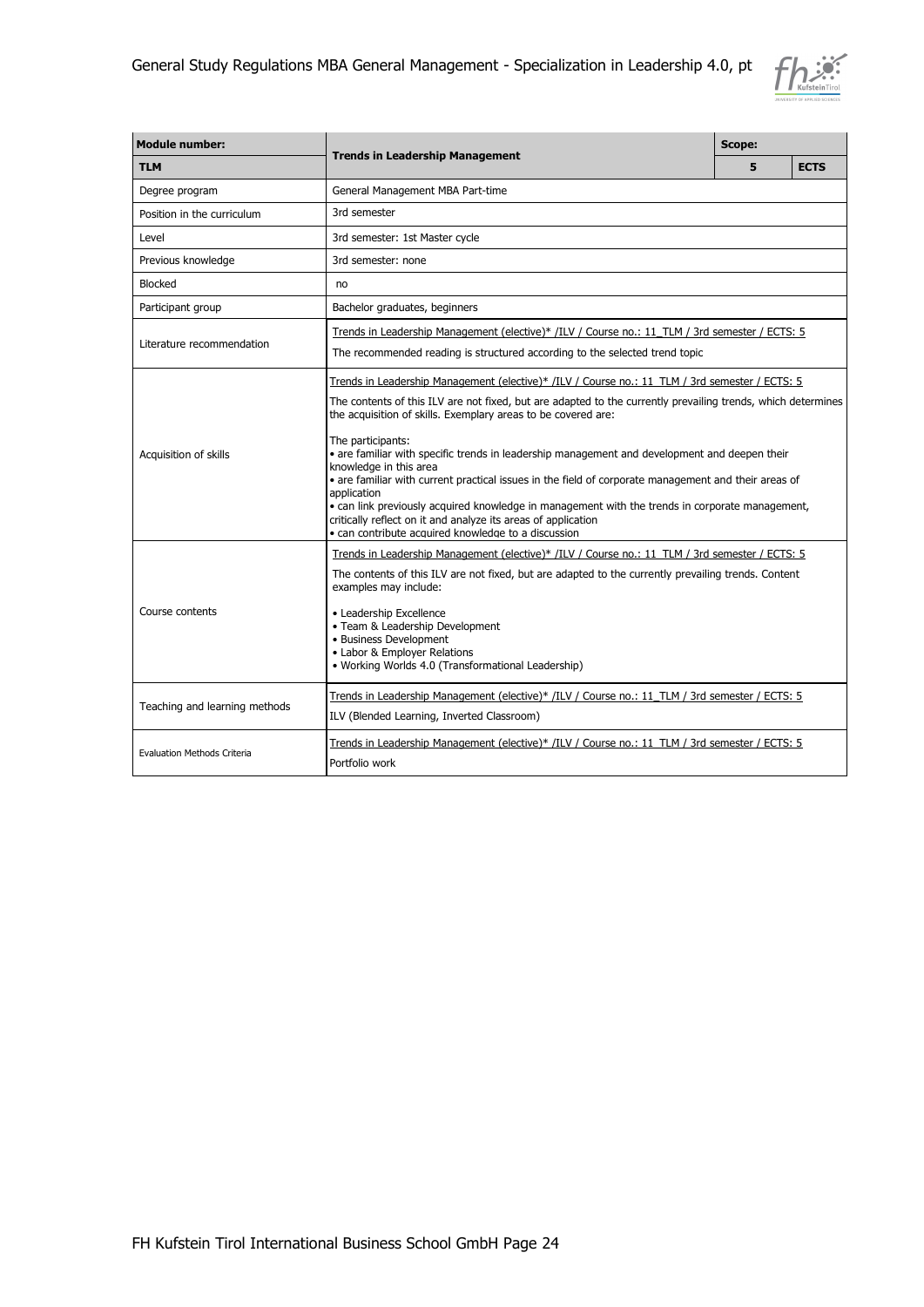

| <b>Module number:</b>              |                                                                                                                                                                                                                                                                                                                                                                                                                                                                                                                                                                                                                                                                                                                                                                                                                                              | Scope: |  |             |
|------------------------------------|----------------------------------------------------------------------------------------------------------------------------------------------------------------------------------------------------------------------------------------------------------------------------------------------------------------------------------------------------------------------------------------------------------------------------------------------------------------------------------------------------------------------------------------------------------------------------------------------------------------------------------------------------------------------------------------------------------------------------------------------------------------------------------------------------------------------------------------------|--------|--|-------------|
| <b>DTI</b>                         | <b>Design Thinking &amp; Innovation</b>                                                                                                                                                                                                                                                                                                                                                                                                                                                                                                                                                                                                                                                                                                                                                                                                      |        |  | <b>ECTS</b> |
| Degree program                     | General Management MBA Part-time                                                                                                                                                                                                                                                                                                                                                                                                                                                                                                                                                                                                                                                                                                                                                                                                             |        |  |             |
| Position in the curriculum         | 4th semester                                                                                                                                                                                                                                                                                                                                                                                                                                                                                                                                                                                                                                                                                                                                                                                                                                 |        |  |             |
| Level                              | 4th semester: 1st Master cycle                                                                                                                                                                                                                                                                                                                                                                                                                                                                                                                                                                                                                                                                                                                                                                                                               |        |  |             |
| Previous knowledge                 | 4th semester: none                                                                                                                                                                                                                                                                                                                                                                                                                                                                                                                                                                                                                                                                                                                                                                                                                           |        |  |             |
| <b>Blocked</b>                     | no                                                                                                                                                                                                                                                                                                                                                                                                                                                                                                                                                                                                                                                                                                                                                                                                                                           |        |  |             |
| Participant group                  | Bachelor graduates, beginners                                                                                                                                                                                                                                                                                                                                                                                                                                                                                                                                                                                                                                                                                                                                                                                                                |        |  |             |
| Literature recommendation          | Design Thinking & Innovation /ILV / Course no.: 15 DTI / 4th semester / ECTS: 3<br>• Schallmo, D. (2017): Design Thinking erfolgreich anwenden: So entwickeln Sie in 7 Phasen<br>kundenorientierte Produkte und Dienstleistungen<br>• Freudenthaler-Mayrhofer, D./ Sposato, T. (2017): Corporate Design Thinking: Wie Unternehmen ihre<br>Innovationen erfolgreich gestalten<br>• Kerguenne, A./ Schaefer, H./ Taherivand, A. (2017): Design Thinking: Die agile Innovations-Strategie<br>• Kohne, A. (2016): Business Development: Kundenorientierte Geschäftsfeldentwicklung für erfolgreiche<br>Unternehmen<br>• Brenner, H./ Misu, C. (2015): internationales Business Development: Export-Märkte, Risikoanalyse,<br>Strategien                                                                                                          |        |  |             |
| Acquisition of skills              | Design Thinking & Innovation /ILV / Course no.: 15 DTI / 4th semester / ECTS: 3<br>The participants:<br>• know the definition of Design Thinking and are able to integrate this method into modern management<br>• know the basics of innovation management and process<br>• are able to analyze and evaluate the processes of Design Thinking<br>• are able to apply the ten tools of Design Thinking<br>• are able to develop innovative, promising ideas with interdisciplinary teams<br>· promote the creative potential of their colleagues or employees and thus accelerate the innovation<br>processes<br>• know methods for creating the right environment for executing, delivering and sustaining innovations to<br>drive business development<br>• can accompany trend analysis & risk-opportunity trade-offs for business growth |        |  |             |
| Course contents                    | Design Thinking & Innovation /ILV / Course no.: 15 DTI / 4th semester / ECTS: 3<br>• Concept of Design Thinking and the customer claim (in the socio-legal triangular relationship/double<br>customer concept)<br>• Strategic set-up of Design Thinking projects<br>. Design Thinking Process (What is? What if? What wows? What works?)<br>. Ten Tools of Design Thinking (visualization, Journey Mapping, Value Chain Analysis Mind Mapping,<br>Brainstorming, Concept Development, Assumption Testing, Rapid Prototyping, Customer Co-Creation,<br>Learning Launch)<br>. Developing products and services in a human-centered way; from problem to solution concept<br>• Strategic business development<br>• Assessing and evaluating innovation concepts                                                                                 |        |  |             |
| Teaching and learning methods      | Design Thinking & Innovation /ILV / Course no.: 15 DTI / 4th semester / ECTS: 3<br>ILV (Blended Learning, Inverted Classroom)                                                                                                                                                                                                                                                                                                                                                                                                                                                                                                                                                                                                                                                                                                                |        |  |             |
| <b>Evaluation Methods Criteria</b> | Design Thinking & Innovation /ILV / Course no.: 15 DTI / 4th semester / ECTS: 3<br>Portfolio work                                                                                                                                                                                                                                                                                                                                                                                                                                                                                                                                                                                                                                                                                                                                            |        |  |             |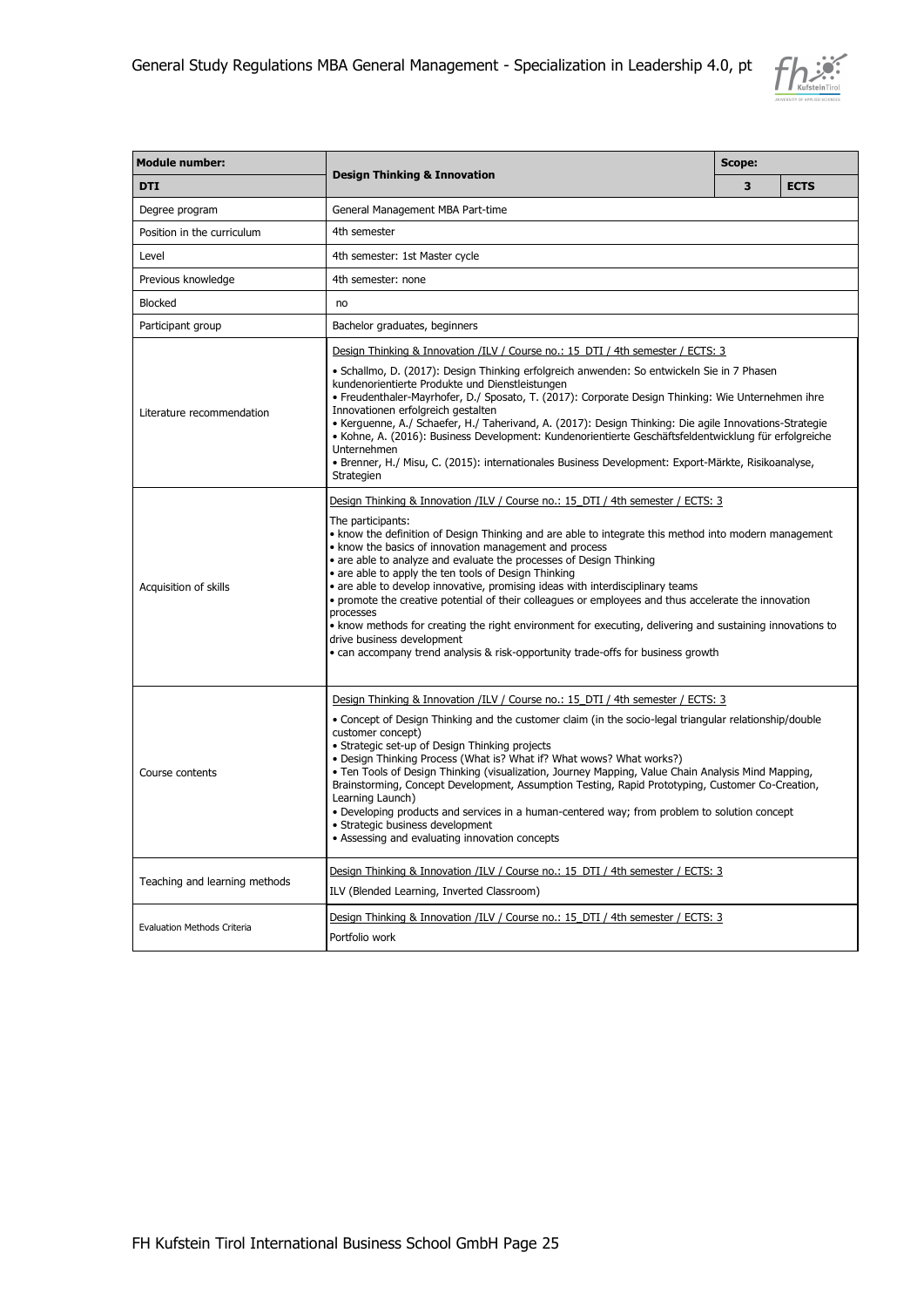

| <b>Module number:</b>              |                                                                                                                                                                                                                                                                                                                                                                                                                                                                                                                                                                                                                                                                                                                                                                                                                                                                       |    | Scope:      |  |  |  |
|------------------------------------|-----------------------------------------------------------------------------------------------------------------------------------------------------------------------------------------------------------------------------------------------------------------------------------------------------------------------------------------------------------------------------------------------------------------------------------------------------------------------------------------------------------------------------------------------------------------------------------------------------------------------------------------------------------------------------------------------------------------------------------------------------------------------------------------------------------------------------------------------------------------------|----|-------------|--|--|--|
| <b>MAK</b>                         | <b>Master Thesis &amp; colloquium for the Master Thesis</b>                                                                                                                                                                                                                                                                                                                                                                                                                                                                                                                                                                                                                                                                                                                                                                                                           | 24 | <b>ECTS</b> |  |  |  |
| Degree program                     | General Management MBA Part-time                                                                                                                                                                                                                                                                                                                                                                                                                                                                                                                                                                                                                                                                                                                                                                                                                                      |    |             |  |  |  |
| Position in the curriculum         | 4th semester                                                                                                                                                                                                                                                                                                                                                                                                                                                                                                                                                                                                                                                                                                                                                                                                                                                          |    |             |  |  |  |
| Level                              | 4th semester: Consolidation                                                                                                                                                                                                                                                                                                                                                                                                                                                                                                                                                                                                                                                                                                                                                                                                                                           |    |             |  |  |  |
| Previous knowledge                 |                                                                                                                                                                                                                                                                                                                                                                                                                                                                                                                                                                                                                                                                                                                                                                                                                                                                       |    |             |  |  |  |
| <b>Blocked</b>                     | no                                                                                                                                                                                                                                                                                                                                                                                                                                                                                                                                                                                                                                                                                                                                                                                                                                                                    |    |             |  |  |  |
| Participant group                  | Bachelor graduates, beginners                                                                                                                                                                                                                                                                                                                                                                                                                                                                                                                                                                                                                                                                                                                                                                                                                                         |    |             |  |  |  |
| Literature recommendation          | Master thesis & colloquium for the Master Thesis /ILV / Course no.: 16 MAK / 4th semester / ECTS: 24<br>Ebster, C./ Stalzer, L. (2013) Wissenschaftliches Arbeiten für Wirtschafts- und Sozialwissenschaftler<br>Schütz, M./Röbken, H. (2016) Bachelor- und Masterarbeiten verfassen: Abschlussarbeiten in Organisationen<br>Theisen, M. R./ Theisen, M. (2017) Wissenschaftliches Arbeiten: Erfolgreich bei Bachelor- und Masterarbeit<br>Sandberg, B. (2017) Wissenschaftliches Arbeiten von Abbildung bis Zitat: Lehr- und Übungsbuch für<br>Bachelor, Master und Promotion                                                                                                                                                                                                                                                                                        |    |             |  |  |  |
| Acquisition of skills              | Master thesis & colloguium for the Master Thesis /ILV / Course no.: 16 MAK / 4th semester / ECTS: 24<br>The participations are able to:<br>· independently prepare and elaborate a subject-specific topic as well as review and apply it using scientific<br>methods<br>· carry out complex scientific research projects<br>· apply scientific and research methods<br>• apply the basics of scientific work<br>· present scientific facts<br>• critically question scientific findings<br>• independently write an academic paper at the level of a Master Thesis                                                                                                                                                                                                                                                                                                    |    |             |  |  |  |
| Course contents                    | Master thesis & colloquium for the Master Thesis /ILV / Course no.: 16 MAK / 4th semester / ECTS: 24<br>Students must independently complete a Master thesis of 20 ECTS = 500 h. Regular meetings to discuss the<br>current status and progress of the Master thesis with the accompanying academic supervision serve as<br>support.<br>In the context of a colloquium with the scope of $2$ ECTS = 50h, the following course contents are dealt with:<br>• independent development and elaboration of an interdisciplinary topic<br>• finding and justifying the methodology<br>· content-related and organizational help for the preparation of the Master's thesis<br>• presenting and defending academic papers<br>· leading discussions about academic papers<br>Master Thesis: 20 ECTS<br>Final examination: 2 ECTS<br>Colloquium for the Master Thesis: 2 ECTS |    |             |  |  |  |
| Teaching and learning methods      | Master thesis & colloquium for the Master Thesis /ILV / Course no.: 16 MAK / 4th semester / ECTS: 24<br>Coaching within the scope of the Master Thesis preparation                                                                                                                                                                                                                                                                                                                                                                                                                                                                                                                                                                                                                                                                                                    |    |             |  |  |  |
| <b>Evaluation Methods Criteria</b> | Master thesis & colloquium for the Master Thesis /ILV / Course no.: 16 MAK / 4th semester / ECTS: 24<br>Master Thesis                                                                                                                                                                                                                                                                                                                                                                                                                                                                                                                                                                                                                                                                                                                                                 |    |             |  |  |  |

# <span id="page-25-0"></span>**2.4. Internship**

| Internship<br>(semester information, duration in weeks per semester) | No |
|----------------------------------------------------------------------|----|
|----------------------------------------------------------------------|----|

# <span id="page-25-1"></span>**2.5 Semester Abroad**

| <b>Obligatory</b><br>(semester specification) | semester | abroad l | No |
|-----------------------------------------------|----------|----------|----|
|                                               |          |          |    |